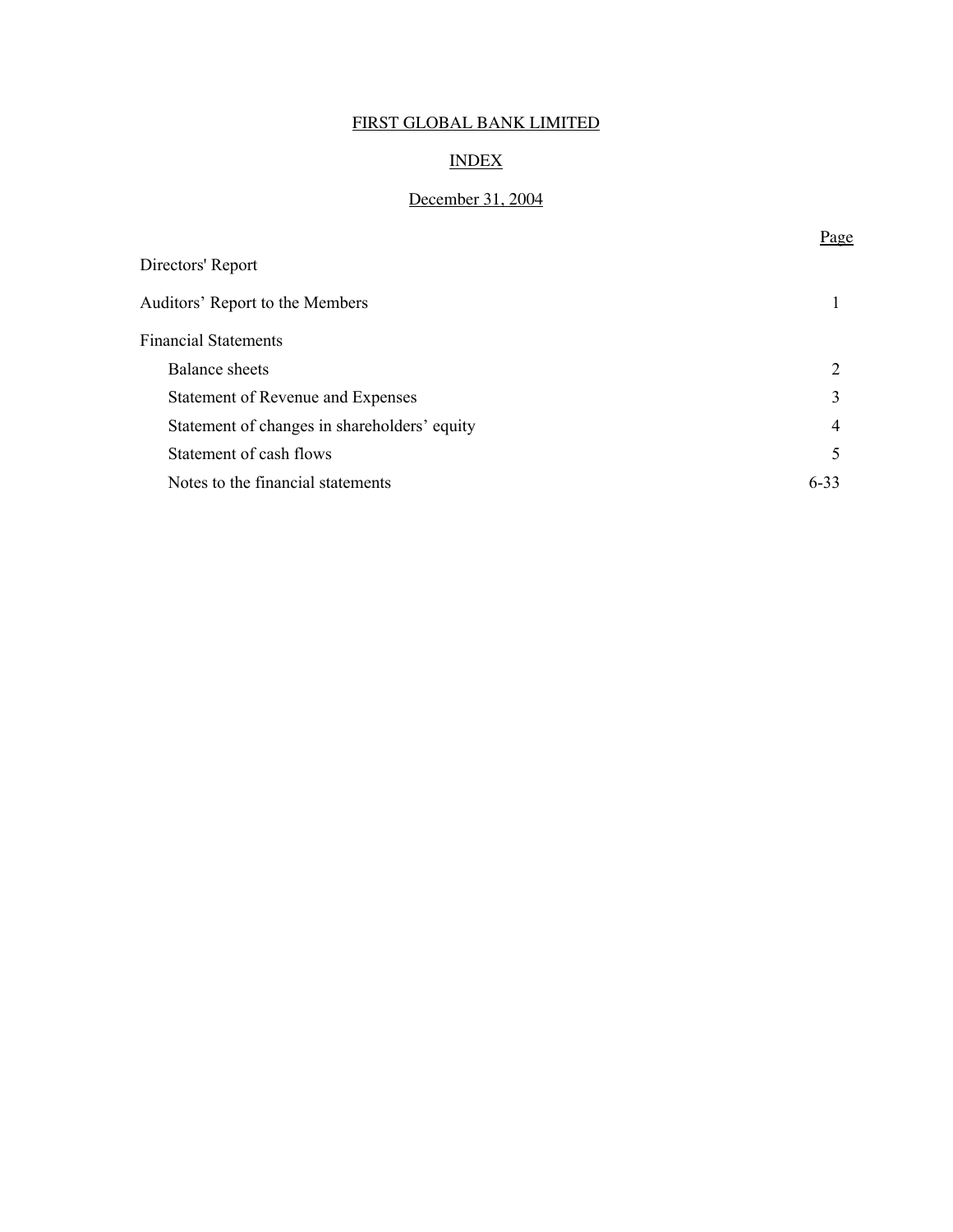#### DIRECTORS' REPORT

The Directors submit their report together with the audited financial statements for the year ended December 31, 2004.

The statement of revenue and expenses shows profit before taxation of \$601,945,000 and net profit of \$471,038,000. Net profit increased by 172% over last year. The retained earnings at December 31, 2004 amounted to \$83,935,000.

#### **ACTIVITIES**

The company is licensed under the Banking Act. The main activities of the company during the year are the provision of commercial banking and related financial services.

### **DIRECTORS**

During the year under review, the directors of the company were:-

| Mr. Douglas Orane      | Chairman                           |
|------------------------|------------------------------------|
| Mr. Donald Wehby       | Deputy Chairman                    |
| Mr. Wayne Wray         | President (appointed May 25, 2004) |
| Mr. Joseph Issa        |                                    |
| Mr. Orville Walker     |                                    |
| Ms. Beverly Lopez      |                                    |
| Mrs. Rema Spence Dunn  | Secretary                          |
| Mr. Adrian Wallace     | Resigned May 25, 2004              |
| Mr. Gordon Shirley     | Resigned May 25, 2004              |
| Mr. Milverton Reynolds | Appointed May 25, 2004             |
|                        |                                    |

#### APPROPRIATIONS

Appropriations of retained earnings were as follows:

|                                         | 2004      | 2003           |
|-----------------------------------------|-----------|----------------|
|                                         | \$'000    | $$^{\circ}000$ |
| Net profit for the year                 | 471,038   | 172,576        |
| Retained earnings brought forward       |           | 377            |
|                                         | 471,038   | 172,953        |
| Transfer to reserve fund                | 47,104)   | (175,271)      |
| Transfer to retained earnings reserve   | (322,703) |                |
| Transfer (to)/from loan loss reserve    | 17,296    | 2,318          |
| Retained earnings to be carried forward | 83.935    |                |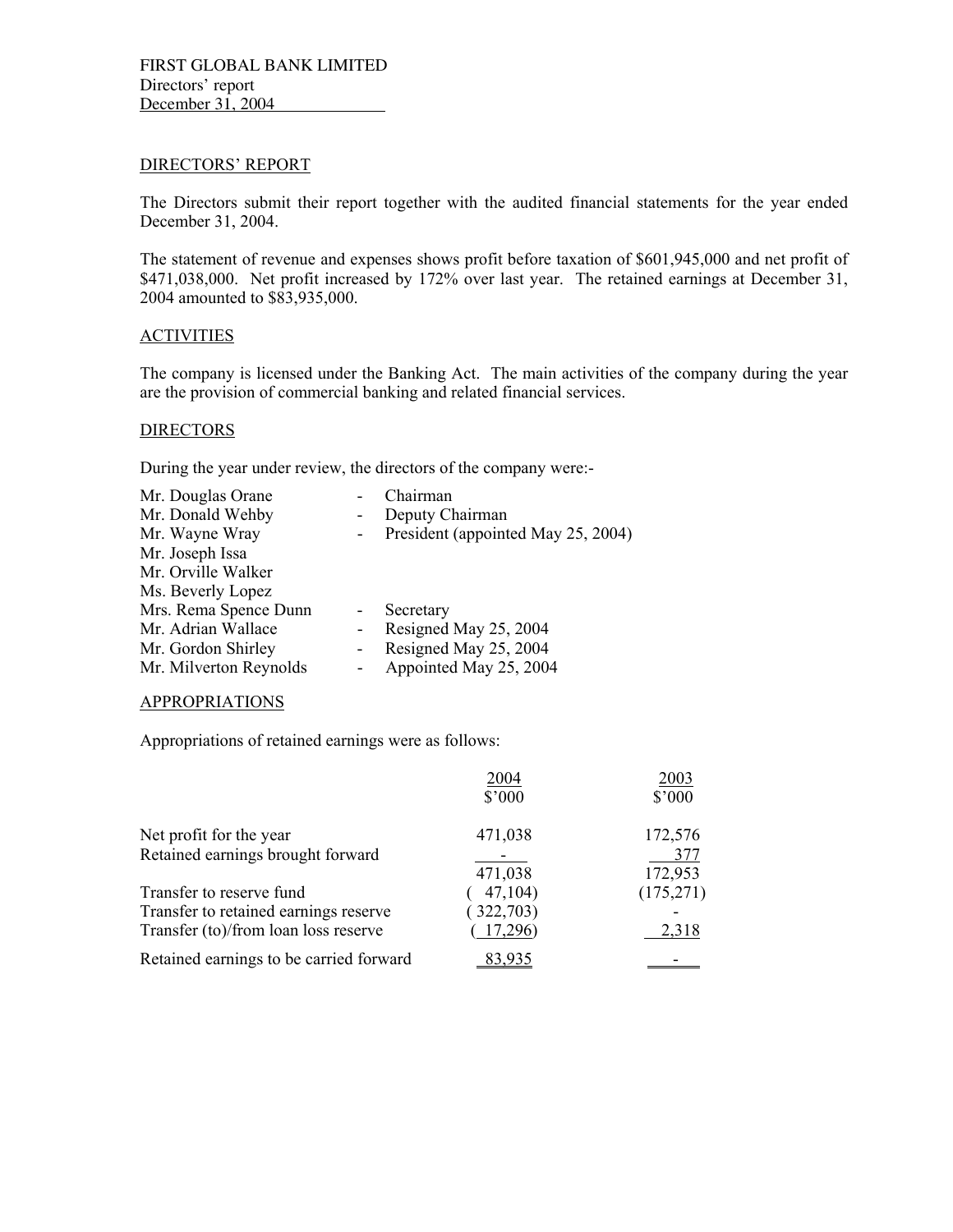### DIVIDENDS

The directors do not recommend the payment of a dividend.

#### SHARE CAPITAL

At an extraordinary general meeting held on March 26, 2004, resolutions were passed to effect the following:

- (i) To increase the authorised share capital by \$235,384,764 to \$627,684,764 by the creation of 235,384,764 additional ordinary shares of \$1.00 each, such shares to rank *pari passu* in all respects with the existing ordinary shares.
- (ii) To issue, as fully paid, the 235,384,764 ordinary shares to Grace, Kennedy & Company Limited as consideration for their shares held in George & Branday Limited.

#### BUSINESS COMBINATION AND DISPOSAL OF SUBSIDIARIES

During the year, under a scheme of reorganization by Grace, Kennedy & Company Limited, and by Vesting Order, dated April 1, 2004, from the Minister of Finance, the assets and liabilities of George & Branday Limited, a merchant bank, were transferred to the company with effect from April 1, 2004. Under the same scheme of reorganization, the company disposed of its two subsidiaries, FGB Securities Limited and George & Branday Securities Limited, to Grace, Kennedy & Company Limited.

#### AUDITORS

The auditors, Messrs. KPMG Peat Marwick, have indicated their willingness to continue in office in accordance with Section 153 of the Companies Act.

On behalf of the Board FIRST GLOBAL BANK LIMITED

Donald Wehby Deputy Chairman

March 17, 2005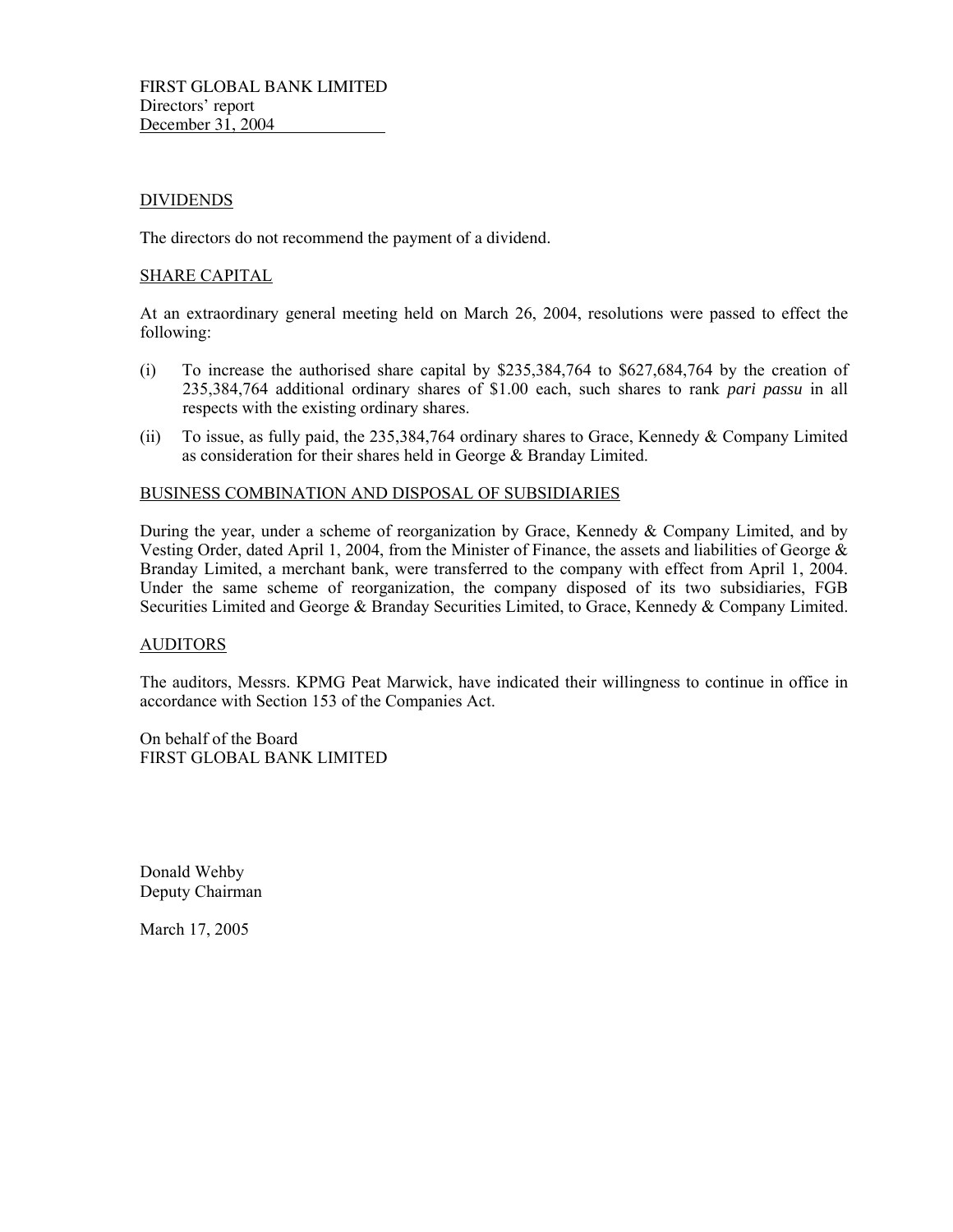To the Members of FIRST GLOBAL BANK LIMITED

### Auditors' Report

We have audited the financial statements of First Global Bank Limited ("the company") as at and for the year ended December 31, 2004, set out on pages 2 to 33, and have obtained all the information and explanations which we required. The financial statements are the responsibility of the company's management. Our responsibility is to express an opinion on the financial statements based on our audit.

We conducted our audit in accordance with International Standards on Auditing. Those standards require that we plan and perform the audit to obtain reasonable assurance about whether the financial statements are free of material misstatements. An audit includes examining, on a test basis, evidence supporting the amounts and disclosures in the financial statements. An audit also includes assessing the accounting principles used and significant estimates made by management, as well as evaluating the overall presentation of the financial statements. We believe that our audit provides a reasonable basis for our opinion.

In our opinion, proper accounting records have been kept and the financial statements, which are in agreement therewith and have been prepared in accordance with International Financial Reporting Standards, give a true and fair view of the state of affairs of the company as at December 31, 2004, and of its results of operations and cash flows for the year then ended, and comply with the provisions of the Companies Act applicable to banking companies.

March 17, 2005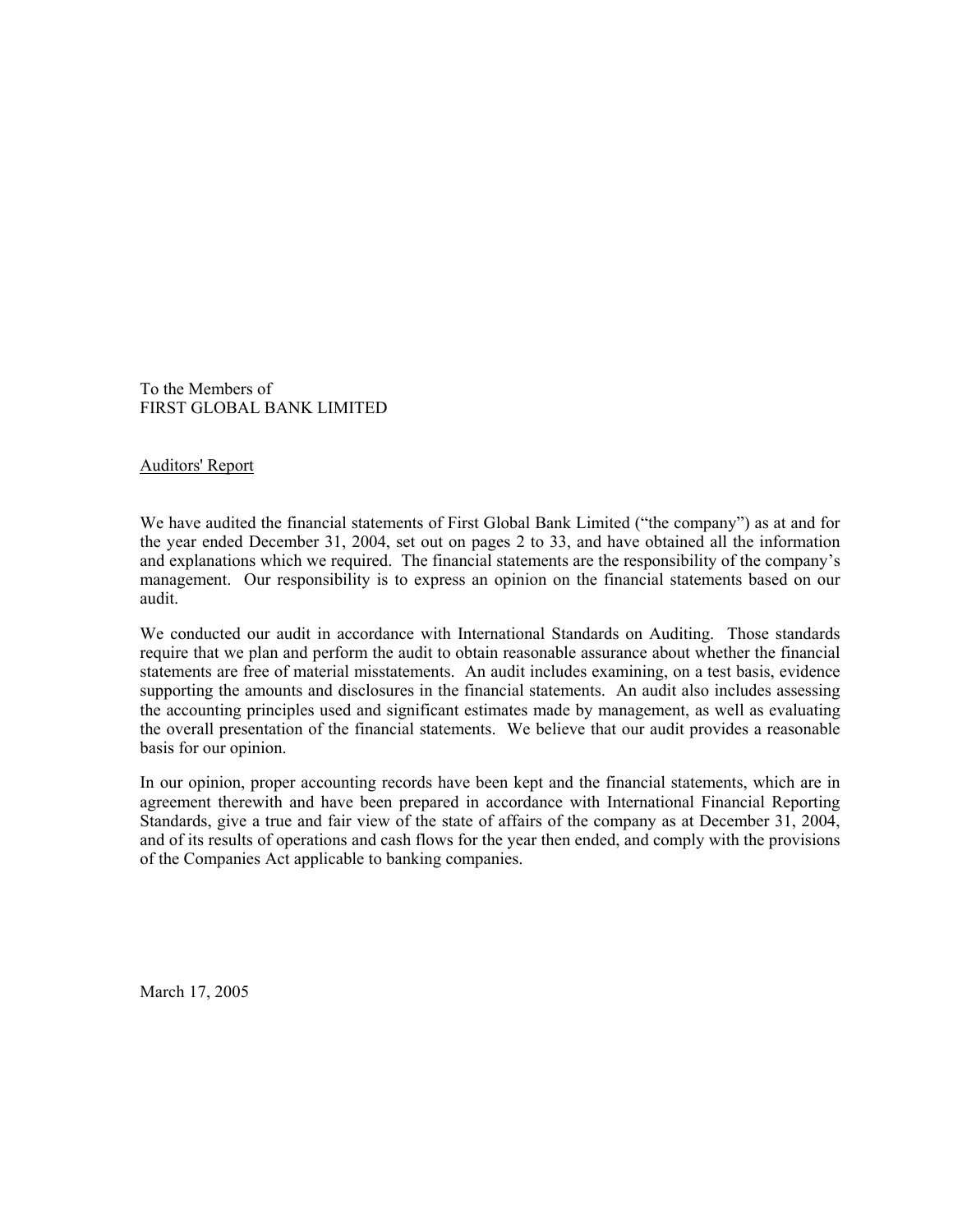### Balance Sheets

# Year ended December 31, 2004

|                                                      |                | Company    |                          | Group      |  |
|------------------------------------------------------|----------------|------------|--------------------------|------------|--|
|                                                      | <b>Notes</b>   | 2004       | 2003                     | 2003       |  |
|                                                      |                | \$'000     | \$'000                   | \$'000     |  |
| <b>ASSETS</b>                                        |                |            |                          |            |  |
| Cash resources                                       | $\overline{4}$ | 637,626    | 416,372                  | 422,971    |  |
| Investments                                          | 5              | 11,076,635 | 6,251,139                | 7,978,024  |  |
| Loans, net of provision for probable losses          | 6              | 2,356,765  | 703,920                  | 703,920    |  |
| Securities purchased under resale agreements         |                | 619,798    | 459,547                  | 564,547    |  |
| Cheques and other instruments in-transit, net        |                | 225,305    | 287,334                  | 287,334    |  |
| Other assets                                         | 7              | 648,862    | 369,224                  | 508,889    |  |
| Taxation recoverable                                 |                | 1,226      | 1,226                    | 1,226      |  |
| Customers' liability under guarantees, as per contra |                | 303,261    | 74,232                   | 74,232     |  |
| Deferred tax assets                                  | 8              | 10,351     | 264                      | 9,314      |  |
| Employee benefit asset                               | 9              | 44,661     | 14,217                   | 14,217     |  |
| Property, plant and equipment                        | 10             | 47,523     | 41,383                   | 41,550     |  |
|                                                      |                | 15,972,013 | 8,618,858                | 10,606,224 |  |
| LIABILITIES AND SHAREHOLDERS' EQUITY                 |                |            |                          |            |  |
| <b>LIABILITIES</b>                                   |                |            |                          |            |  |
| Deposits                                             | 11             | 4,575,491  | 1,801,362                | 1,801,362  |  |
| Due to specialised banks                             | 12             | 101,482    | 29,320                   | 29,320     |  |
| Securities sold under repurchase agreements          |                | 8,471,553  | 5,711,398                | 7,536,207  |  |
| Obligations under finance leases                     | 13             | 5,651      | 7,803                    | 7,803      |  |
| Deferred tax liabilities                             | $8\,$          | 75,731     | 9,418                    | 15,744     |  |
| Income tax payable                                   |                | 90,871     | 10,099                   | 10,099     |  |
| Other liabilities                                    | 14             | 451,892    | 245,707                  | 353,926    |  |
| Employee benefit obligation                          | 9              | 25,600     | 7,087                    | 7,087      |  |
| Guarantees, per contra                               |                | 303,261    | 74,232                   | 74,232     |  |
|                                                      |                | 14,101,532 | 7,896,426                | 9,835,780  |  |
| <b>SHAREHOLDERS' EQUITY</b>                          |                |            |                          |            |  |
| Share capital                                        | 15             | 627,685    | 392,300                  | 392,300    |  |
| Reserve fund                                         | 16             | 550,710    | 320,799                  | 320,799    |  |
| Fair value reserve                                   | 17             | 117,032    | 4,032                    | 16,645     |  |
| Loan loss reserve                                    | 18             | 22,597     | 5,301                    | 5,301      |  |
| Retained earnings reserve                            | 19             | 468,522    |                          |            |  |
| Retained profits                                     |                | 83,935     | $\overline{\phantom{a}}$ | 35,399     |  |
|                                                      |                | 1,870,481  | 722,432                  | 770,444    |  |
|                                                      |                | 15,972,013 | 8,618,858                | 10,606,224 |  |

The financial statements on pages 2 to 33 were approved by the Board of Directors on March 17, 2005 and signed on its behalf by:

**Director** 

Director D. Orane Secretary Director R. Spence Dunn R. Spence Dunn

D. Wehby

The accompanying notes form an integral part of the financial statements.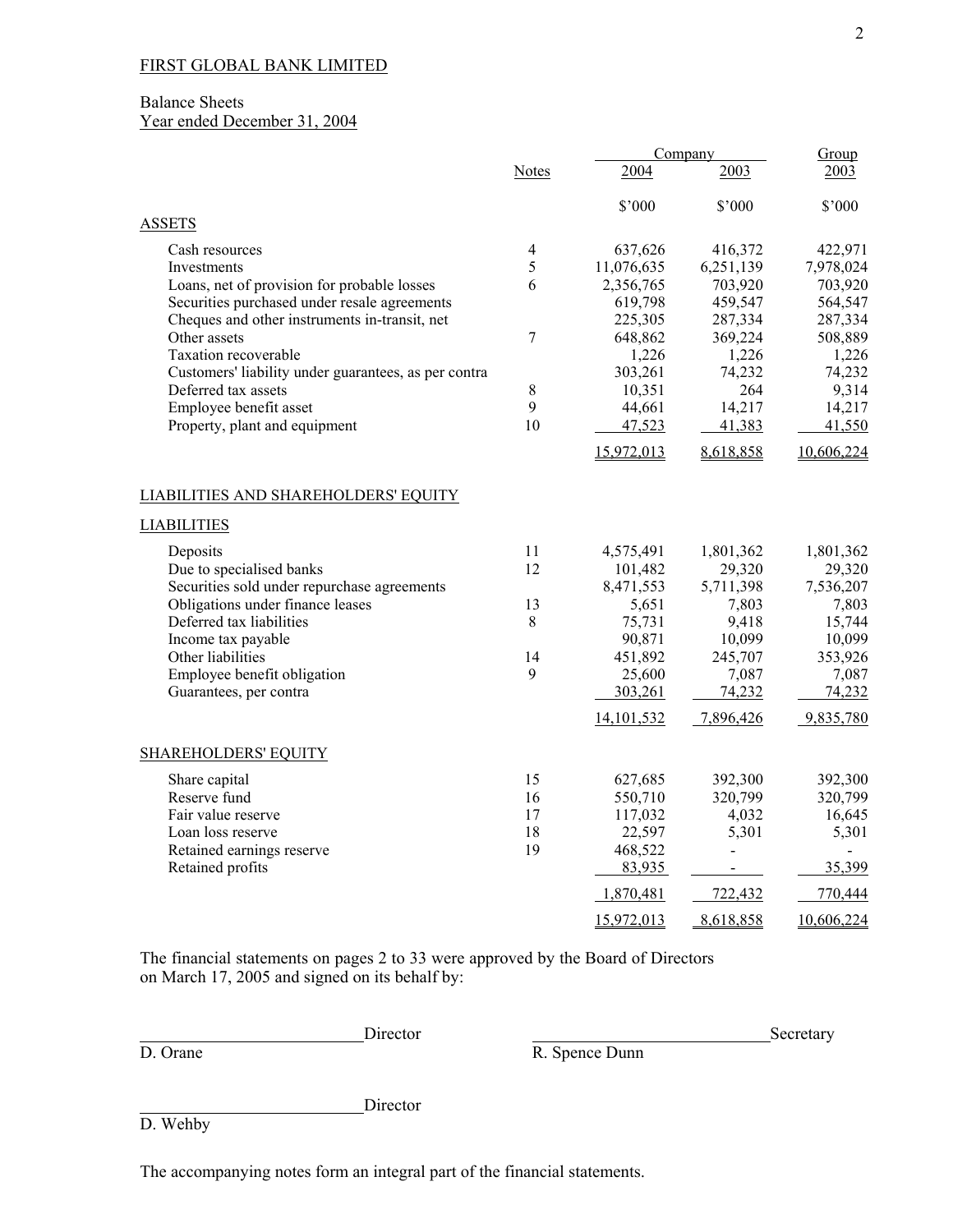#### Statements of Revenue and Expenses Year ended December 31, 2004

|                                                            |              | Company                 |                     | Group               |
|------------------------------------------------------------|--------------|-------------------------|---------------------|---------------------|
|                                                            | <b>Notes</b> | 2004                    | 2003                | 2003                |
|                                                            |              | $$^{\circ}000$          | $$^{\circ}000$      | \$'000              |
| Interest income from:                                      |              |                         |                     |                     |
| Loans                                                      |              | 367,381                 | 185,074             | 185,074             |
| Deposits<br>Securities                                     |              | 37,821<br>1,636,808     | 35,207<br>988,491   | 32,771<br>1,126,981 |
|                                                            |              | 2,042,010               | 1,208,772           | 1,344,826           |
|                                                            |              |                         |                     |                     |
| Interest expense on:                                       |              |                         |                     |                     |
| Deposits<br>Other                                          |              | 243,571)<br>(1,075,258) | 72,278)<br>849,637) | 71,575)<br>960,043  |
|                                                            |              | (1,318,829)             | 921,915             | (1,031,618)         |
| Net interest income                                        |              | 723,181                 | 286,857             | 313,208             |
| Provision for loan losses, net                             | 6            | 30,949                  | 9,638               | 9,638)              |
|                                                            |              | 692,232                 | 277,219             | 303,570             |
| Other income:                                              |              |                         |                     |                     |
| Fees and commissions                                       |              | 169,109                 | 47,335              | 47,512              |
| Foreign exchange gains                                     |              | 42,287                  | 100,462             | 100,462             |
| Gain on disposal of subsidiaries<br>Other                  |              | 83,935<br>51,023        | 26,115              | 26,899              |
|                                                            |              | 346,354                 | 173,912             | 174,873             |
| Net revenue                                                |              | 1,038,586               | 451,131             | 478,443             |
|                                                            |              |                         |                     |                     |
| Operating expenses:<br>Employees compensation and benefits | 20           | 203,136)                | 104,991)            | 104,991)            |
| Depreciation                                               |              | 16,987)                 | 11,862)             | 11,881)             |
| Other                                                      |              | 183,913)                | 115,359)            | 116,284)            |
| General administration expenses                            |              | 32,605)                 | 15,342)             | 15,342)             |
|                                                            |              | 436,641)                | 247,554)            | 248,498)            |
| Profit before taxation                                     | 21           | 601,945                 | 203,577             | 229,945             |
| Taxation                                                   | 22           | 130,907                 | 31,001              | 21,970              |
| Net profit for the year                                    |              | 471,038                 | 172,576             | 207,975             |
| Dealt with in the financial statements of:                 |              |                         |                     |                     |
| The company                                                |              |                         |                     | 172,576             |
| Subsidiary                                                 |              |                         |                     | 35,399              |
|                                                            |              |                         |                     | 207,975             |
| Earnings per share                                         | 23           | \$0.82                  | \$0.54              | \$0.65              |

The accompanying notes form an integral part of the financial statements.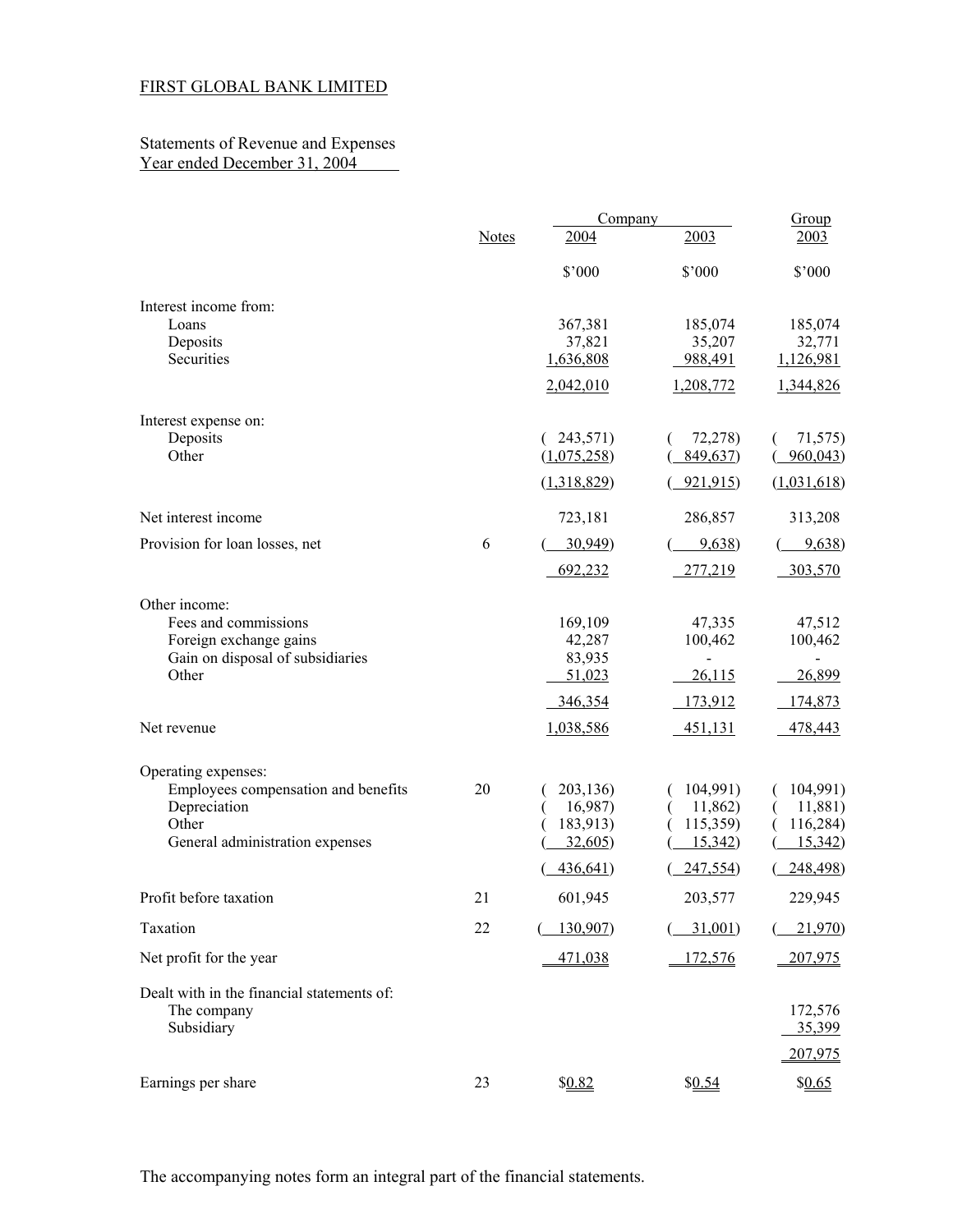#### Statements of Changes in Shareholders' Equity Year ended December 31, 2004

|                                                                              | Share<br>capital<br>\$'000<br>(note 15) | Reserve<br>fund<br>\$'000<br>(note 16) | Fair value Loan loss<br>reserve<br>$$^{\circ}000$<br>(note 17) | reserve<br>$$^{\circ}000$<br>(note 18) | Retained<br>earnings<br>reserve<br>\$'000 | Retained<br>profits<br>\$'000 | Total<br>\$'000       |
|------------------------------------------------------------------------------|-----------------------------------------|----------------------------------------|----------------------------------------------------------------|----------------------------------------|-------------------------------------------|-------------------------------|-----------------------|
| Company:                                                                     |                                         |                                        |                                                                |                                        |                                           |                               |                       |
| Balances at December 31, 2002                                                | 222,300                                 | 145,528                                | 44,385                                                         | 7,619                                  |                                           | 377                           | 420,209               |
| Share capital issued                                                         | 170,000                                 |                                        |                                                                |                                        |                                           |                               | 170,000               |
| Changes in fair value of available-<br>for-sale investments, net of taxation |                                         |                                        | (40,353)                                                       |                                        |                                           |                               | $40,353)*$            |
| Net profit for the year                                                      |                                         |                                        |                                                                |                                        |                                           | 172,576                       | 172,576*              |
| Transfer to reserve fund                                                     |                                         | 175,271                                |                                                                |                                        |                                           | (175, 271)                    | $\blacksquare$        |
| Transfer from loan loss reserve                                              |                                         | $\sim 100$                             | $\blacksquare$                                                 | 2,318                                  | $\blacksquare$                            | 2,318                         | $\sim$                |
| Balances at December 31, 2003                                                | 392,300                                 | 320,799                                | 4,032                                                          | 5,301                                  |                                           | $\overline{\phantom{0}}$      | 722,432               |
| Reserves arising on the merger with<br>George & Branday Limited              |                                         |                                        | 182,807 ( 70,127)                                              | $\qquad \qquad \blacksquare$           | 145,819                                   |                               | 258,499               |
| Share capital issued                                                         | 235,385                                 |                                        |                                                                |                                        |                                           |                               | 235,385               |
| Changes in fair value of available-<br>for-sale investments, net of taxation |                                         |                                        | 183,127                                                        |                                        |                                           |                               | 183,127*              |
| Net profit for the year                                                      |                                         |                                        |                                                                |                                        |                                           | 471,038                       | 471,038*              |
| Transfer to reserves                                                         |                                         | 47,104                                 | $\overline{a}$                                                 | $\qquad \qquad \blacksquare$           | 322,703                                   | (369, 807)                    |                       |
| Transfer to loan loss reserve                                                |                                         | $\blacksquare$                         | $\blacksquare$                                                 | 17,296                                 | $\blacksquare$                            | (17,296)                      | $\blacksquare$        |
| Balances at December 31, 2004                                                | 627,685                                 | 550,710                                | 117,032                                                        | 22,597                                 | 468,522                                   | 83,935                        | 1,870,481             |
| Group:                                                                       |                                         |                                        |                                                                |                                        |                                           |                               |                       |
| Balances at December 31, 2002                                                | 222,300                                 | 145,528                                | 44,385                                                         | 7,619                                  |                                           | 377                           | 420,209               |
| Share capital issued                                                         | 170,000                                 |                                        |                                                                |                                        |                                           |                               | 170,000               |
| Changes in fair value of available-<br>for-sale investments, net of taxation |                                         |                                        | (27,740)                                                       |                                        |                                           |                               | $27,740$ <sup>*</sup> |
| Net profit for the year                                                      |                                         |                                        |                                                                |                                        |                                           | 207,975                       | 207,975*              |
| Transfer to reserve fund                                                     |                                         | 175,271                                |                                                                |                                        |                                           | (175, 271)                    |                       |
| Transfer from loan loss reserve                                              |                                         |                                        |                                                                | (2,318)                                |                                           | 2,318                         |                       |
| Balances at December 31, 2003                                                | 392,300                                 | 320,799                                | 16,645                                                         | 5,301                                  |                                           | 35,399                        | 770,444               |

\* Total recognized gains - \$654,165,000 (2003: company \$132,223,000, group \$180,235,000) The accompanying notes form an integral part of the financial statements.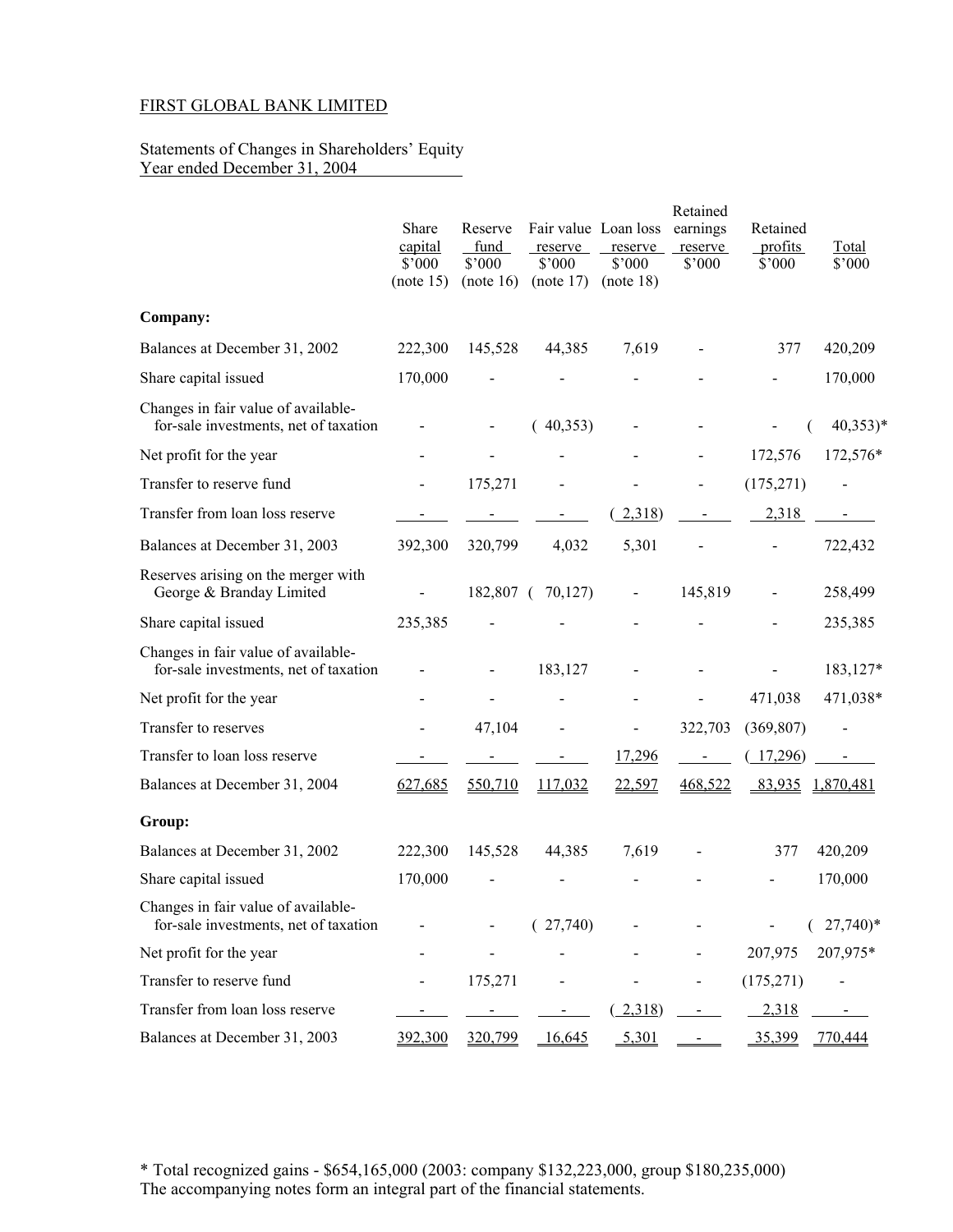## Statement of Cash Flows Year ended December 31, 2004

|                                                                                         | Company        | Group               |                     |
|-----------------------------------------------------------------------------------------|----------------|---------------------|---------------------|
|                                                                                         | 2004           | 2003                | 2003                |
|                                                                                         | \$'000         | \$'000              | \$'000              |
| CASH FLOWS FROM OPERATING ACTIVITIES                                                    |                |                     |                     |
| Net profit for the year                                                                 | 471,038        | 172,576             | 207,975             |
| Adjustments to reconcile net profit for the year to                                     |                |                     |                     |
| net cash provided/(used) by operating activities:                                       |                |                     |                     |
| Depreciation                                                                            | 16,987         | 11,862              | 11,881              |
| Loss/(gain) on disposal of property, plant                                              |                |                     |                     |
| and equipment                                                                           | 121            | 68)                 | 68)                 |
| Gain on disposal of subsidiaries                                                        | 83,935)<br>€   |                     |                     |
| Provision for probable loan losses                                                      | 30,949         | 9,638<br>902        | 9,638               |
| Deferred tax, net<br>Employee benefits, net                                             | 81,291<br>405) | 517)                | 8,129)<br>517)      |
| Interest receivable                                                                     | 28,712)        | 100,830<br>$\left($ | 209,748)<br>€       |
| Interest payable                                                                        | 158,516        | 81,339              | 138,621             |
|                                                                                         | 328,818        |                     | 149,653             |
| Net cash provided by operating activities                                               |                | 174,902             |                     |
| CASH FLOWS FROM INVESTING ACTIVITIES                                                    |                |                     |                     |
| Investments                                                                             | 355,316        | (1,979,010)         | (3,686,975)         |
| Loans                                                                                   | (1,296,683)    | (229,726)           | (229,726)           |
| Securities purchased under resale agreements                                            | 610,452        | 434,670             | 329,670             |
| Other assets                                                                            | 46,293)        | 20,413)<br>$\left($ | 51,159)<br>$\left($ |
| Additions to property, plant and equipment<br>Proceeds from disposal of property, plant | 15,404)        | 15,981)<br>$\left($ | 16,167<br>$\left($  |
| and equipment                                                                           | 1,017          | 262                 | 261                 |
| Proceeds from disposal of subsidiaries                                                  | 98,935         |                     |                     |
| Proceeds from share capital issued                                                      |                | 170,000             | 170,000             |
| Net cash used by investing activities                                                   | 292,660        | (1,640,198)         | (3,484,096)         |
| CASH FLOWS FROM FINANCING ACTIVITIES                                                    |                |                     |                     |
| Deposits                                                                                | 936,336        | 486,564             | 486,564             |
| Due to specialised banks                                                                | 8,533          | 29,320              | 29,320              |
| Securities sold under repurchase agreements                                             | (1, 128, 873)  | 1,217,332           | 3,042,141           |
| Cheques and other items in transit, net                                                 | 62,029         | (77,221)            | (77,221)            |
| Obligations under finance leases                                                        | 2,152)<br>€    | 2,830)<br>(         | 2,830)<br>$\left($  |
| Income tax payable                                                                      | 80,772         | 10,099              | 10,099              |
| Other liabilities                                                                       | 81,174         | 77,331)             | 26,394)             |
| Net cash provided by financing activities                                               | 37,819         | 1,585,933           | 3,461,679           |
| Net increase in cash resources                                                          | 73,977         | 120,637             | 127,236             |
| Cash resources from George & Branday Limited, net of                                    |                |                     |                     |
| bank overdraft                                                                          | 147,277        |                     |                     |
| Cash resources at beginning of year                                                     | 416,372        | 295,735             | <u>295,735</u>      |
| Cash resources at end of year                                                           | 637,626        | 416,372             | 422,971             |

The accompanying notes form an integral part of the financial statements.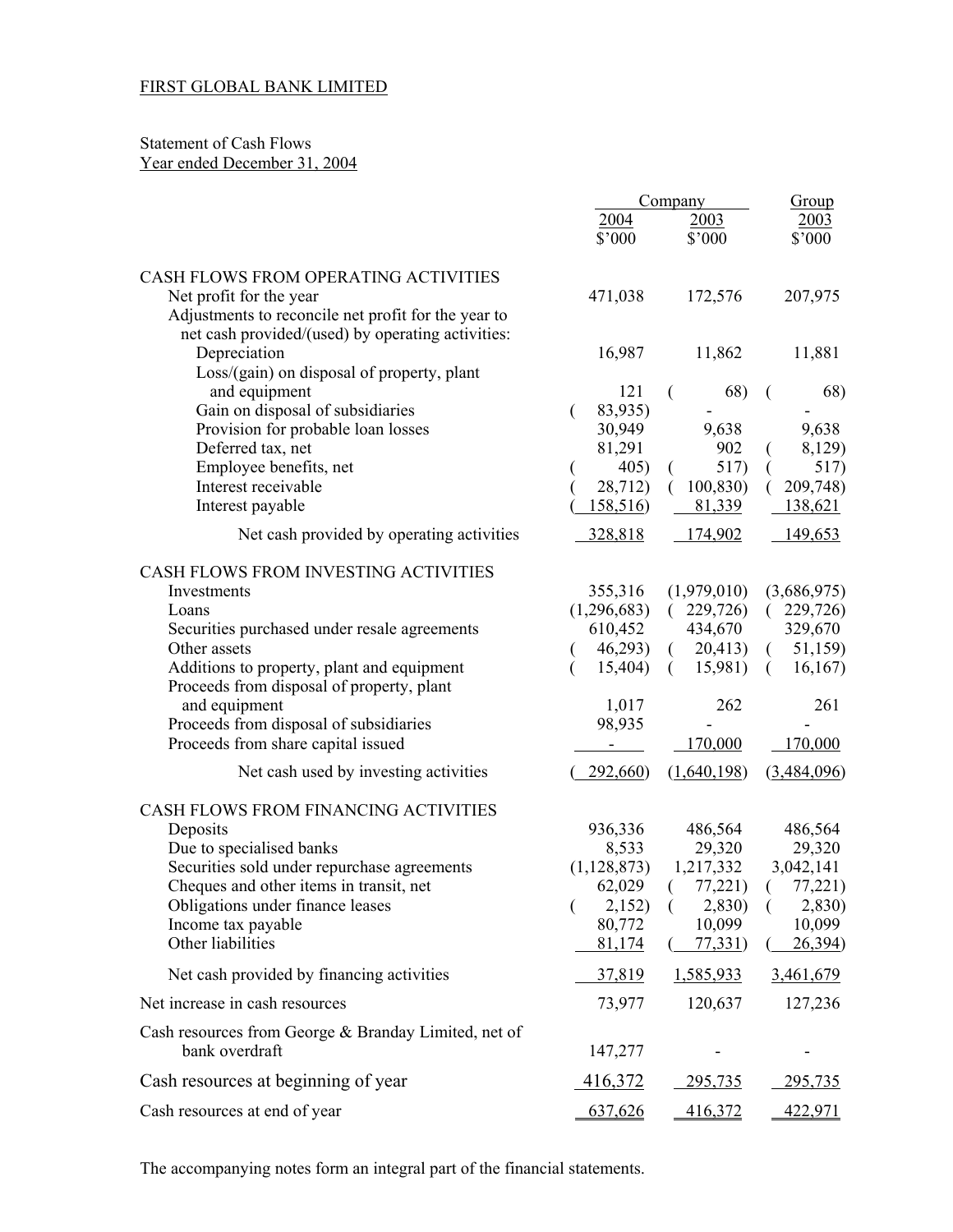Notes to the Financial Statements December 31, 2004

### 1. The company

 First Global Bank Limited ("company" or "bank") is a limited liability company incorporated and domiciled in Jamaica and is a wholly-owned subsidiary of Grace, Kennedy & Company Limited (GK), also incorporated in Jamaica. The company's principal place of business is located at 28 Barbados Avenue, Kingston 5, Jamaica W.I.

The principal activities of the company are the provision of commercial banking and related financial services.

During the year, under a scheme of reorganization by GK, the company merged its operations with George & Branday Limited (G&B), a limited liability company incorporated and domiciled in Jamaica. G&B is a wholly-owned subsidiary of GK and its principal activities comprised securities trading, trade finance services, funds management and dealing in foreign exchange. The merged entities now operate under the name of First Global Bank Limited. By Vesting Order, dated April 1, 2004, the Minister of Finance gave approval for the transfer of the assets and liabilities of G&B to the company with effect from April 1, 2004 [see notes 3(k), 15 and 27].

2. Bank licence

 The company is licensed, and the financial statements are delivered, under the Banking Act (Act). During the year ended December 31, 2004, the company did not, at all times, comply with the Bank of Jamaica ("Regulator") primary prudential ratio requirement, however, this was rectified before year-end.

Except for the foregoing, all provisions of the Act have been met.

- 3. Basis of preparation and significant accounting policies
	- (a) Basis of preparation:

 The financial statements are prepared in accordance with International Financial Reporting Standards (IFRS) and their interpretations adopted by the International Accounting Standards Board (IASB) and comply with the provisions of the Companies Act and the Banking Act. The significant accounting policies used in the preparation of the financial statements are set out in notes  $3(b)$  to  $3(1)$  and conform to the Companies Act and, in all material respects, IFRS.

The financial statements are presented in Jamaican dollars and are prepared on the historical cost basis, except for available-for-sale investments which are stated at fair value.

The preparation of the financial statements in accordance with IFRS requires the directors and management to make estimates and assumptions that affect the reported amount of assets, liabilities, contingent assets and contingent liabilities at the balance sheet date and the income and expenses for the year then ended. Actual amounts could differ from those estimates.

- (b) Property, plant and equipment:
	- (i) Owned assets:

 Items of property, plant and equipment are stated at cost, less accumulated depreciation and impairment losses [note 3(i)].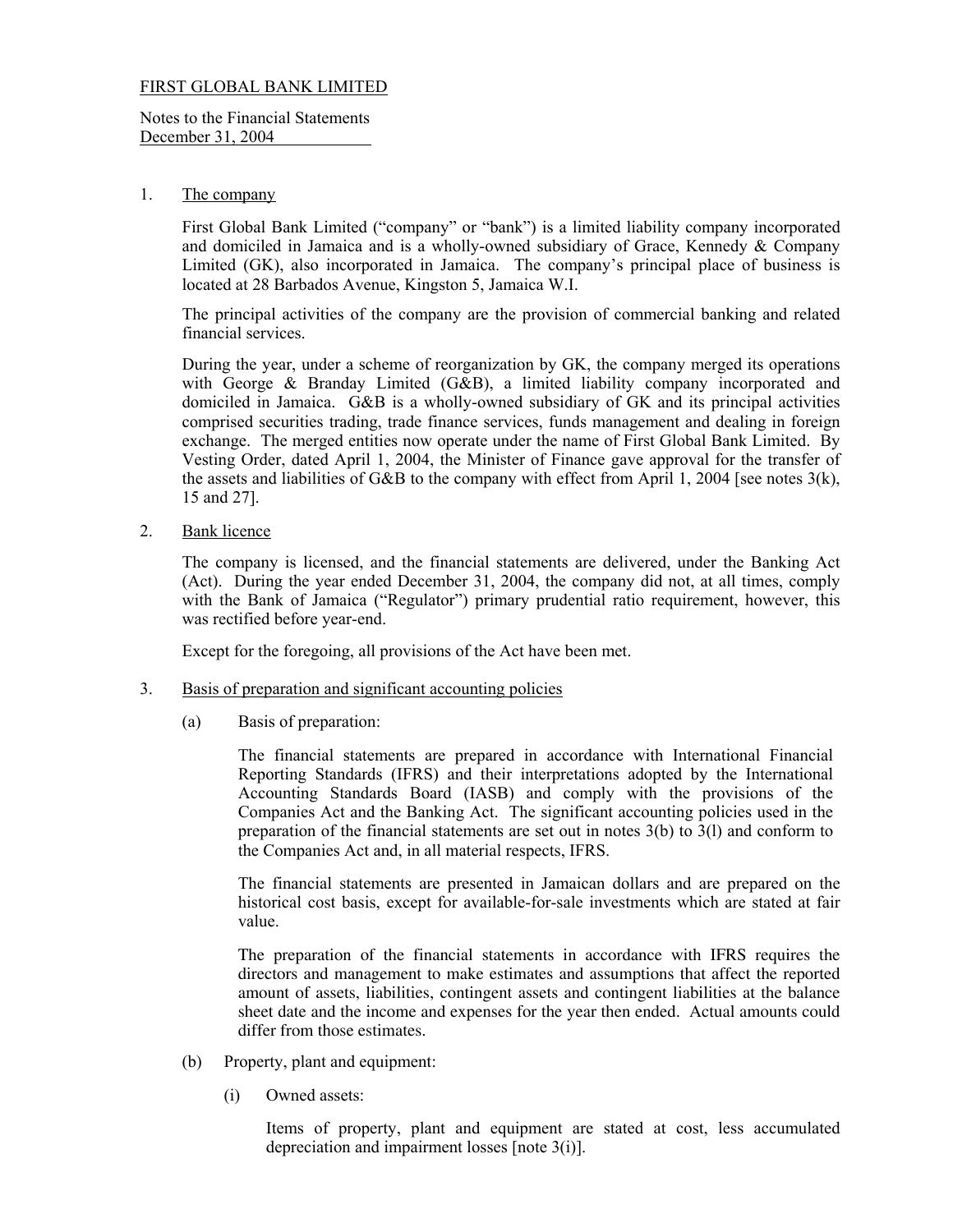Notes to the Financial Statements (Continued) December 31, 2004

### 3. Basis of preparation and significant accounting policies (cont'd)

- (b) Property, plant and equipment (cont'd):
	- (ii) Leased assets:

 Leases for which the company assumes substantially all the risks and rewards of ownership are classified as finance leases. Assets acquired under finance leasing arrangements are stated at an amount equal to the lower of their fair value and the present value of the minimum lease payments at inception of the lease, less accumulated depreciation and impairment losses [note 3(i)].

 Lease payments are allocated between the liability and finance charge so as to achieve a constant rate on the finance balance outstanding. The corresponding rental obligations, net of finance charge, are included in finance lease obligations. The interest portion of the finance charge is charged to the statement of revenue and expenses over the lease period.

- (iii) Depreciation is calculated on the straight-line method at annual rates, ranging from 10% to 20%, estimated to write off the assets over their expected useful lives. Leased assets are depreciated over the shorter of the lease period or useful life of the assets.
- (c) Income and expenses:
	- (i) Interest income:

 Interest income is recorded on the accrual basis using the effective yield method, except that, where collection of interest income is considered doubtful, or payment is outstanding for 90 days or more, the cash basis is used. Accrued interest on loans, which are in arrears for 90 days and over, is excluded from income in accordance with the Banking Act.

 IFRS requires that when collection of loans becomes doubtful, such loans are to be written down to their recoverable amounts after which interest income is to be recognised based on the rate of interest that was used to discount the future cash flows in arriving at the recoverable amount. The difference between the basis of interest recognition of the Banking Act and IFRS has been assessed as immaterial.

(ii) Other income:

Fees and commission are recognised on the accrual basis upon completion of transactions to which they relate.

(iii) Interest and other expenses:

These are recorded on the accrual basis.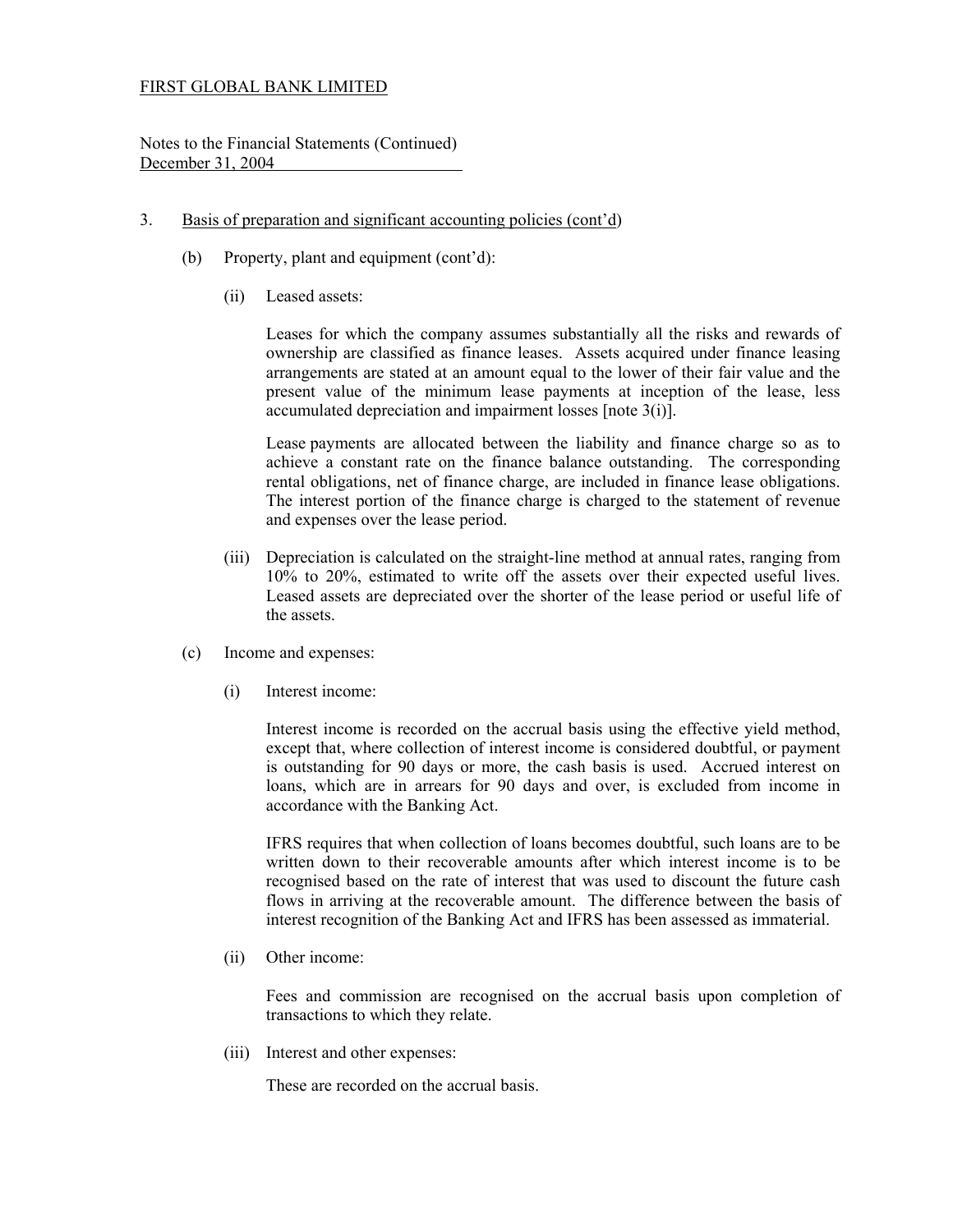Notes to the Financial Statements (Continued) December 31, 2004

### 3. Basis of preparation and significant accounting policies (cont'd)

(d) Provision for probable loan losses:

 The provision for probable loan losses is maintained at a level which management considers adequate to provide for potential losses. The level of the provision is based on the requirements of the Banking Act, management's evaluation of the composition of the loan portfolio, past experience, the anticipated net realisable value of security held and the prevailing and anticipated economic conditions. Amounts are written off from the provision whenever management concludes that such amounts will not be recovered.

 General provisions for doubtful credits are established against the loan portfolio where a prudent assessment by management of adverse economic trends suggests that losses may occur and such losses cannot be determined on an item-by-item basis. This provision is maintained at the minimum 1% established by the Regulator.

 IFRS only permits specific loan loss provisions and requires that the future cash flows of impaired loans be discounted and the increase in the present value be reported as interest income. The loan loss provision required under the Banking Act that is in excess of the requirements of IFRS is treated as an appropriation of retained earnings and included in a non-distributable loan loss reserve (note 18).

(e) Foreign currencies:

 The exchange rates of the Jamaican dollar against other currencies are established on a daily basis using rates at which the bank trades and which are not materially different from the Bank of Jamaica weighted average rates. Foreign currency balances outstanding at the balance sheet date are translated at the rates of exchange ruling on that date. Transactions in foreign currencies are converted at the rates of exchange ruling at the dates of those transactions.

 Gains and losses arising from fluctuations in exchange rates are included in the statement of revenue and expenses, except for those on investments which are included in fair value reserve (note 17).

(f) Related parties:

Two parties are considered to be related when:

- (i) one party is able to exercise control or significant influence over the other party; or
- (ii) both parties are subject to common control or significant influence from the same source.

Balances and transactions with related parties are disclosed in note 25.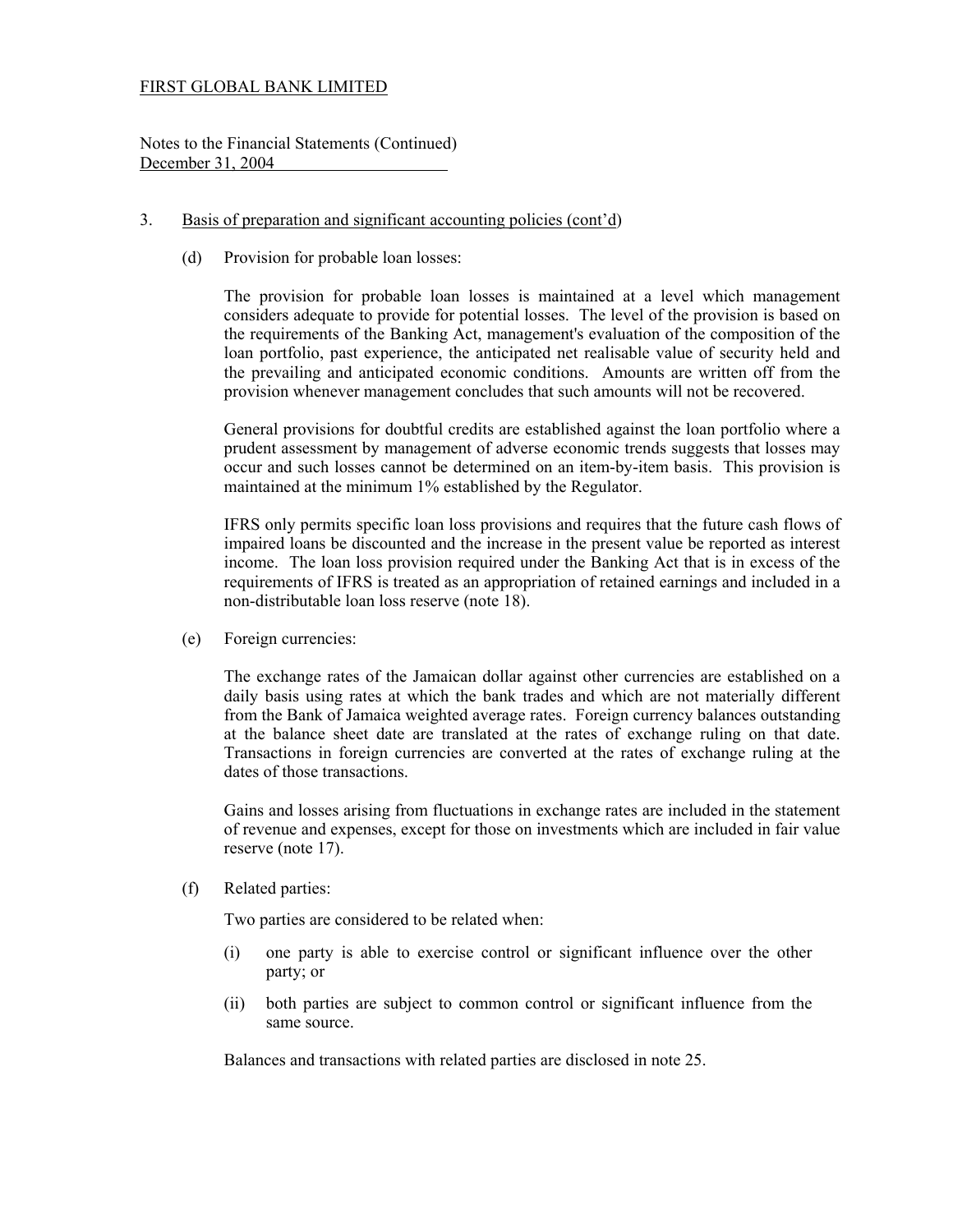Notes to the Financial Statements (Continued) December 31, 2004

### 3. Basis of preparation and significant accounting policies (cont'd)

- (g) Taxation:
	- (i) Income tax:

 Income tax on the profit or loss for the year comprises current and deferred tax. Income tax is recognised in the statement of revenue and expenses, except to the extent that it relates to items recognised directly to equity, in which case it is recognised in equity.

 Current tax is the expected tax payable on the taxable income for the year, using tax rates enacted at the balance sheet date, and any adjustment to income tax payable in respect of previous years.

(ii) Deferred tax:

 Deferred tax is provided using the balance sheet liability method, providing for temporary differences between the carrying amounts of assets and liabilities for financial reporting purposes and the amounts used for taxation purposes. The amount of deferred tax provided is based on the expected manner of realisation or settlement of the carrying amount of assets and liabilities, using tax rates enacted at the balance sheet date.

A deferred tax asset is recognised only to the extent that it is probable that future taxable profits will be available against which the asset can be utilised. Deferred tax assets are reduced to the extent that it is no longer probable that the related tax benefit will be realised.

- (h) Financial instruments:
	- (i) Classification of investments:

 Management determines the classification of investments at the time of purchase and takes account of the purpose for which the investments were made. Investments are classified as originated loans and receivables, and available-forsale.

 Originated loans and receivables are created by providing money to a debtor other than those created with the intention of short-term profit taking. Originated loans and receivables are recognised on the day they are transferred to the company.

 Available-for-sale instruments are those that are not held for trading purposes, or originated by the company. Available-for-sale assets are recognised on the date the company commits to purchase the assets. From this date, any gains and losses arising from changes in fair value of the assets are recognised in equity.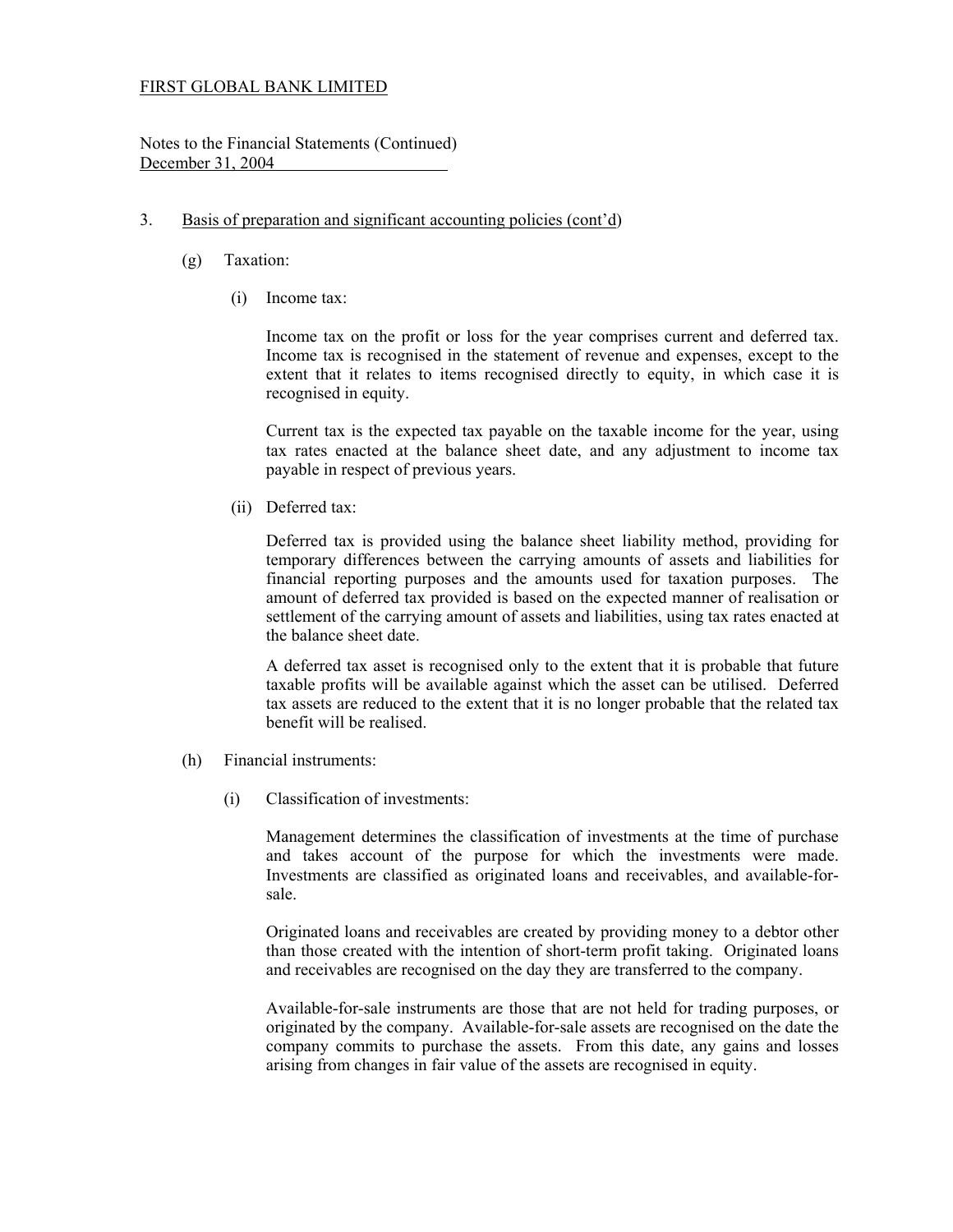Notes to the Financial Statements (Continued) December 31, 2004

- 3. Basis of preparation and significant accounting policies (cont'd)
	- (h) Financial instruments (cont'd):
		- (ii) Measurement:

Financial instruments are measured initially at cost, including transaction costs.

 Subsequent to initial recognition, all available-for-sale assets are measured at fair value, except that any instrument that does not have a quoted market price in an active market and whose fair value cannot be reliably determined, is stated at cost, including transaction costs, less impairment losses.

 All non-trading financial liabilities and originated loans and receivables are measured at amortised cost, less impairment losses. Amortised cost is calculated on the effective interest rate method. Premiums and discounts, including initial transaction costs, are included in the carrying amount of the related instrument and amortised based on the effective interest rate of the instrument.

 Based on the above guidelines, the company's investments are measured as follows:

- [i] Loans are classified as originated loans and receivables and are stated at amortised cost, less provision for losses as appropriate.
- [ii] Government of Jamaica securities purchased on the primary market, securities purchased under resale agreements and interest-bearing deposits are stated at historical or amortised cost.
- [iii] Government of Jamaica securities purchased on the secondary market are classified as available-for-sale and measured at fair value. Appreciation and depreciation are carried to fair value reserve.
- [iv] Securities purchased/sold under resale/repurchase agreements:

 A repurchase agreement ("Repo")/reverse repurchase agreement ("Reverse repo") is a short-term transaction whereby securities are sold/bought with simultaneous agreements for repurchasing/reselling the securities on a specified date and at a specified price. Repos and reverse repos are accounted for as short-term collateralised borrowing and lending, respectively, and are carried at cost.

 The difference between the purchase/sale and resale/repurchase considerations is recognised on the accrual basis over the period of the agreements, using the effective yield method, and is included in interest.

[v] Investment in subsidiaries:

Investment in subsidiaries is stated at cost.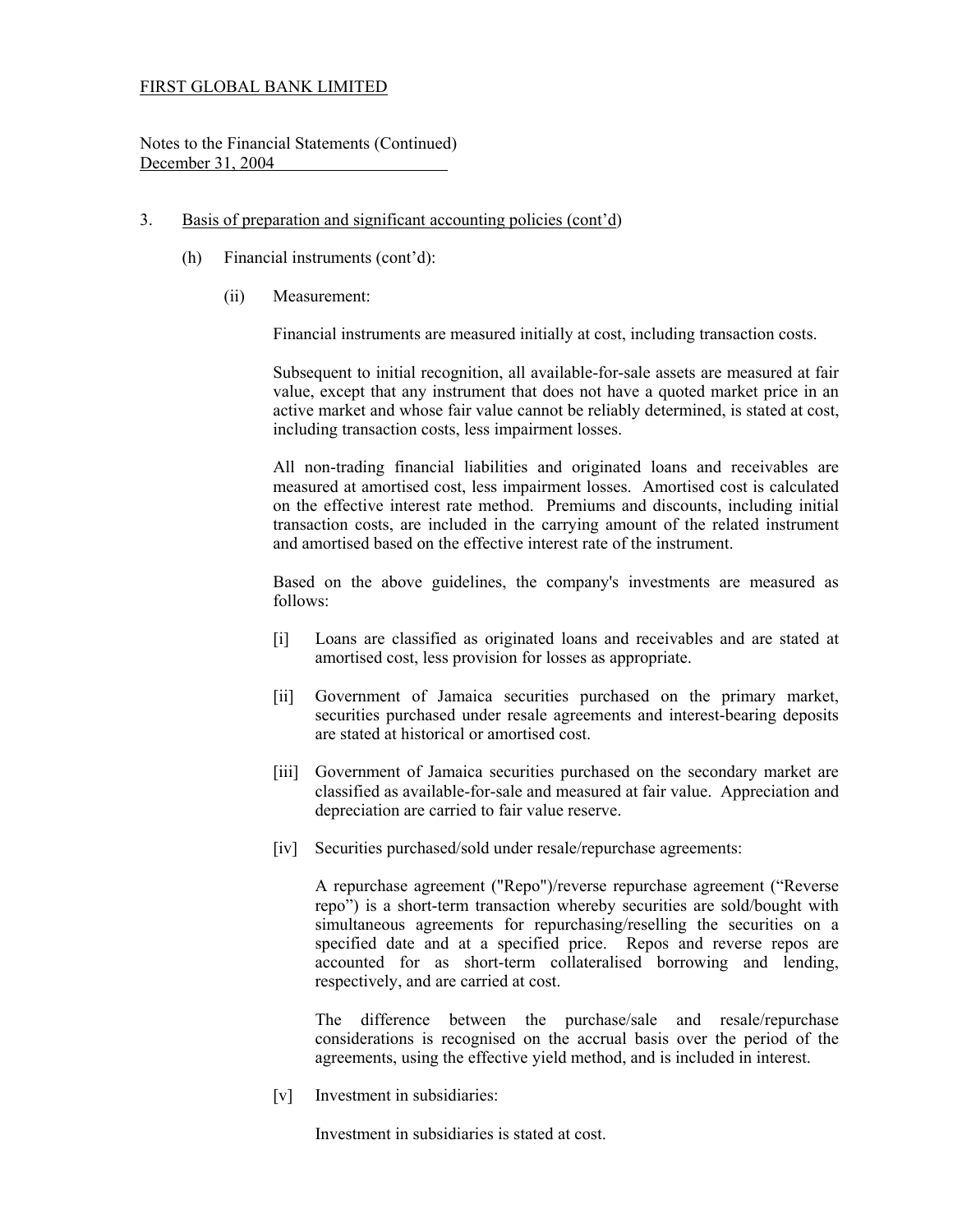Notes to the Financial Statements (Continued) December 31, 2004

- 3. Basis of preparation and significant accounting policies (cont'd)
	- (h) Financial instruments (cont'd):
		- (iii) Fair value measurement principles:

 The fair value of financial instruments is based on their quoted market price at the balance sheet date without any deduction for transaction costs. Where a quoted market price is not available, the fair value of the instrument is estimated using pricing models or discounted cash flow techniques or a generally accepted alternative method.

 Where discounted cash flow techniques are used, estimated future cash flows are based on management's best estimates and the discount rate is a market related rate at the balance sheet date for an instrument with similar terms and conditions. Where pricing models are used, inputs are based on market related measures at the balance sheet date.

(iv) Gains and losses on subsequent measurement:

 Gains and losses arising from a change in the fair value of available-for-sale assets are recognised directly in equity (note 17). When the financial assets are sold, collected or otherwise disposed of, the cumulative gain or loss recognised in equity is transferred to the statement of revenue and expenses.

(v) Trade and other payables:

Trade and other payables, including provisions, are stated at their cost. A provision is recognised in the balance sheet when the company has a legal or constructive obligation as a result of a past event, it is probable that an outflow of economic benefits will be required to settle the obligation and a reliable estimate of the amount can be made. If the effect is material, provisions are determined by discounting the expected future cash flows at a pre-tax rate that reflects current market assessments of the time value of money and, where appropriate, the risks specific to the liability.

 (vi) Cash resources:

> Cash resources, including short-term deposits, with maturities ranging between three and twelve months from balance sheet date, are shown at cost.

(vii) Trade and other receivables:  $\overline{\phantom{0}}$ 

These are stated at their cost, less impairment losses [note 3(i)].

(viii) Derecognition:

 A financial asset is derecognised when the company loses control over the contractual rights that comprise that asset. This occurs when the rights are realised, expired or are surrendered. A financial liability is derecognised when it is extinguished.

 Available-for-sale assets that are sold are derecognised and corresponding receivables from the buyer for the payment are recognised as of the date the company commits to sell the assets.

 Originated loans and receivables are derecognised on the day they are transferred by the company.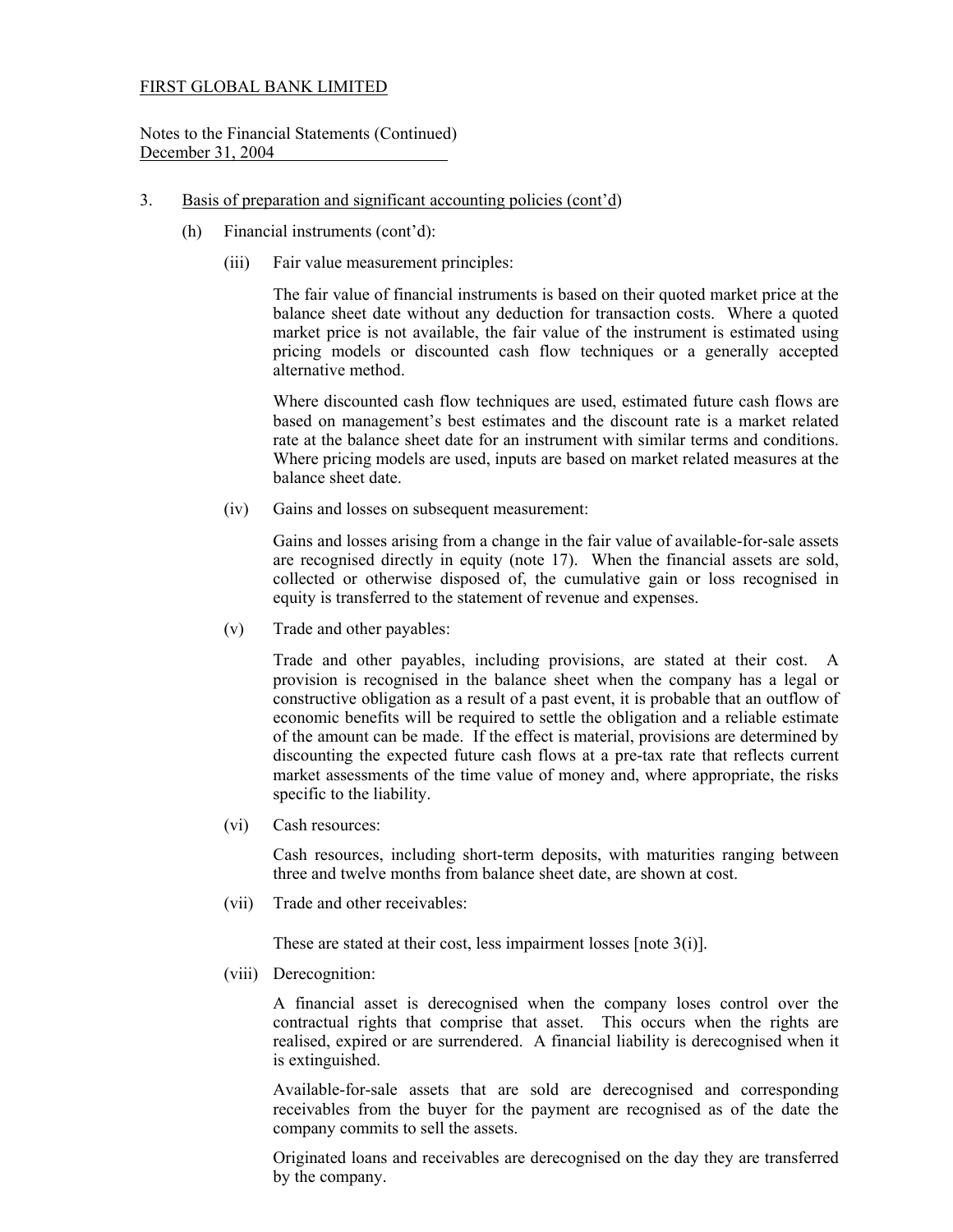#### Notes to the Financial Statements (Continued) December 31, 2004

#### 3. Basis of preparation and significant accounting policies (cont'd)

(i) Impairment:

The carrying amounts of the company's assets are reviewed at each balance sheet date to determine whether there is any indication of impairment. If any such indication exists, the asset's recoverable amount is estimated at each balance sheet date. An impairment loss is recognised whenever the carrying amount of an asset or its cash-generating unit exceeds its recoverable amount. Impairment losses are recognised in the statement of revenue and expenses.

(i) Calculation of recoverable amount:

 The recoverable amount of other assets is the greater of their net selling price and value in use. In assessing value in use, the estimated future cash flows are discounted to their present value using a pre-tax discount rate that reflects current market assessments of the time value of money and the risks specific to the asset. For an asset that does not generate largely independent cash inflows, the recoverable amount is determined for the cash-generating unit to which the asset belongs.

(ii) Reversals of impairment:

 In respect of other assets, an impairment loss is reversed, if there has been a change in the estimates used to determine the recoverable amount.

 An impairment loss is reversed only to the extent that the assets carrying amount does not exceed the carrying amount that would have been determined, net of depreciation or amortisation, if no impairment loss had been recognised.

(j) Employee benefits:

 Employee benefits are all forms of consideration given by the company in exchange for service rendered by employees. These include current or short-term benefits such as salaries, bonuses, NIS contributions, annual leave, and non-monetary benefits such as medical care and housing; post-employment benefits such as pensions and medical care; other long-term employee benefits such as termination benefits.

Employee benefits that are earned as a result of past or current service are recognised in the following manner: Short-term employee benefits are recognised as a liability, net of payments made, and charged as expense. The expected cost of vacation leave that accumulates is recognised when the employee becomes entitled to the leave. Post employment benefits are accounted for as described below.

Employee benefits comprising pensions and other post-employment assets and obligations included in the financial statements are actuarially determined by a qualified independent actuary, appointed by management. The appointed actuary's report outlines the scope of the valuation and the actuary's opinion. The actuarial valuations are conducted in accordance with IAS 19, and the financial statements reflect the company's post-employment benefit asset and obligations as computed by the actuary. In carrying out their audit, the auditors rely on the actuary's report.

(i) Pension obligations:

 The company participates in a defined benefit plan operated by its parent company. The scheme is generally funded through payments to a trustee-administered fund as determined by periodic actuarial calculations. A defined benefit plan is a pension plan that defines an amount of pension benefit to be provided, usually as a function of one or more factors such as age, years of service or compensation.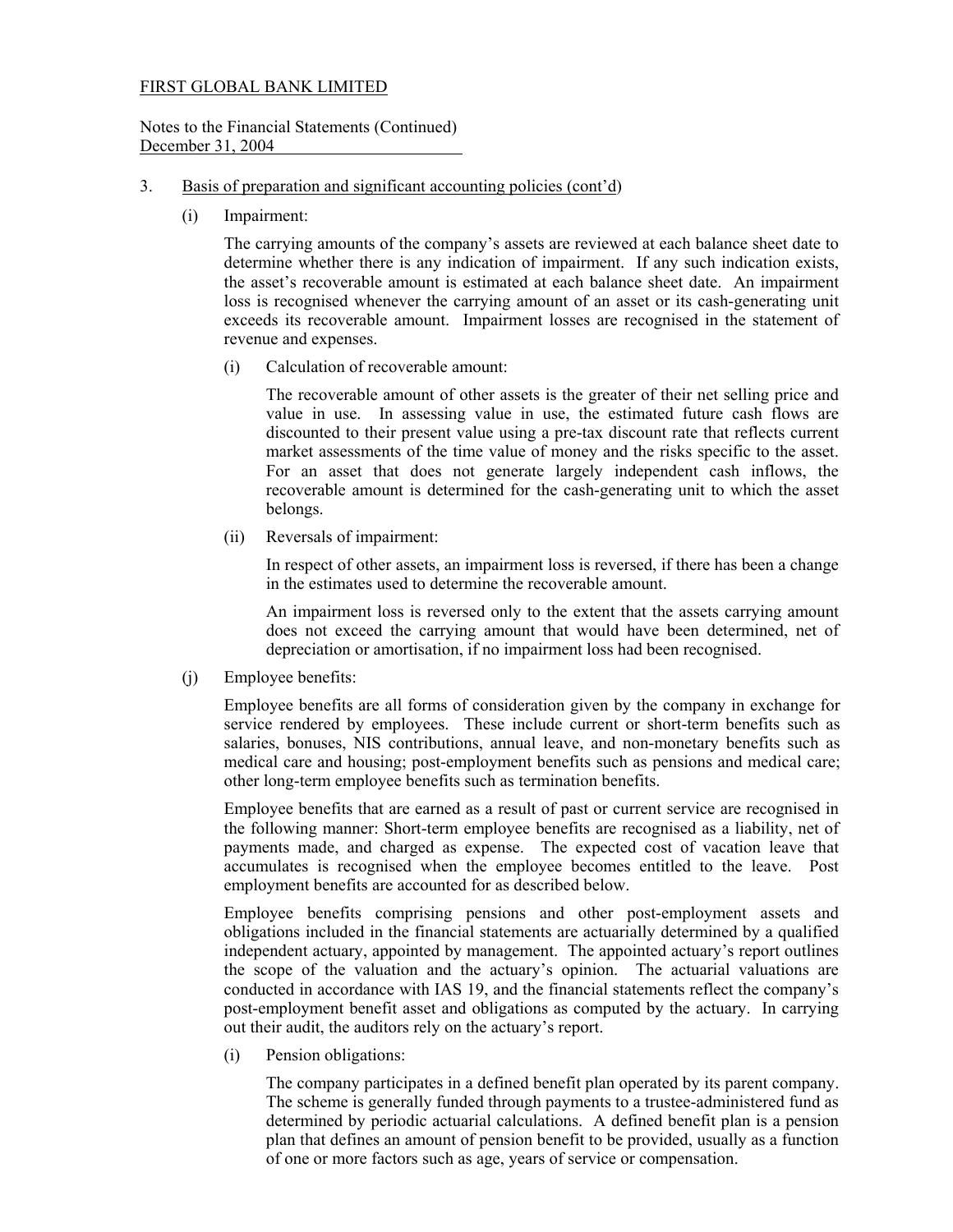Notes to the Financial Statements (Continued) December 31, 2004

### 3. Basis of preparation and significant accounting policies (cont'd)

- (j) Employee benefits (cont'd):
	- (i) Pension obligations (cont'd):

 The liability in respect of defined benefit pension plans is the present value of the defined benefit obligation at the balance sheet date, minus the fair value of plan assets, together with adjustments for actuarial gains/losses and past service cost. The defined benefit obligation is calculated annually by independent actuaries using the projected unit credited method. The present value of the defined benefit obligation is determined by the estimated future cash outflows using interest rates of government securities which have terms to maturity approximating the terms of the related liability.

 Actuarial gains and losses arising from experience adjustments, changes in actuarial assumptions and amendments to pension plans are charged or credited to income over the average remaining service lives of the related employees.

(ii) Equity compensation benefits:

The company participates in a share options scheme operated by the parent company. Share options are granted to management and key employees with more than three years of service. Options are granted at the market price of the shares on the date of the grant and are exercisable at that price. Options are exercisable beginning one year from the date of grant and have a contractual option term of five years. The company does not make a charge to staff costs in connection with share options.

(iii) Termination benefits:

Termination benefits are payable whenever an employee's employment is terminated before the normal retirement date or whenever an employee accepts voluntary redundancy in exchange for these benefits. The company recognises termination benefits when it is demonstrably committed to either terminate the employment of current employees according to a detailed formal plan, without possibility of withdrawal, or provision of termination benefits as a result of an offer made to encourage voluntary redundancy. Benefits falling due more than 12 months after balance sheet date are discounted to present value.

(iv) Profit-sharing and bonus plans:

A liability for employee benefits in the form of profit-sharing and bonus plans is recognised in other provisions when there is no realistic alternative but to settle the liability and at least one of the following conditions is met:

- there is a formal plan and the amounts to be paid are determined before the time of issuing the financial statements; or
- past practice has created a valid expectation by employees that they will receive a bonus/profit-sharing and the amount can be determined before the time of issuing the financial statements.

Liabilities for profit-sharing and bonus plans are expected to be settled within 12 months and are measured at the amounts expected to be paid when they are settled.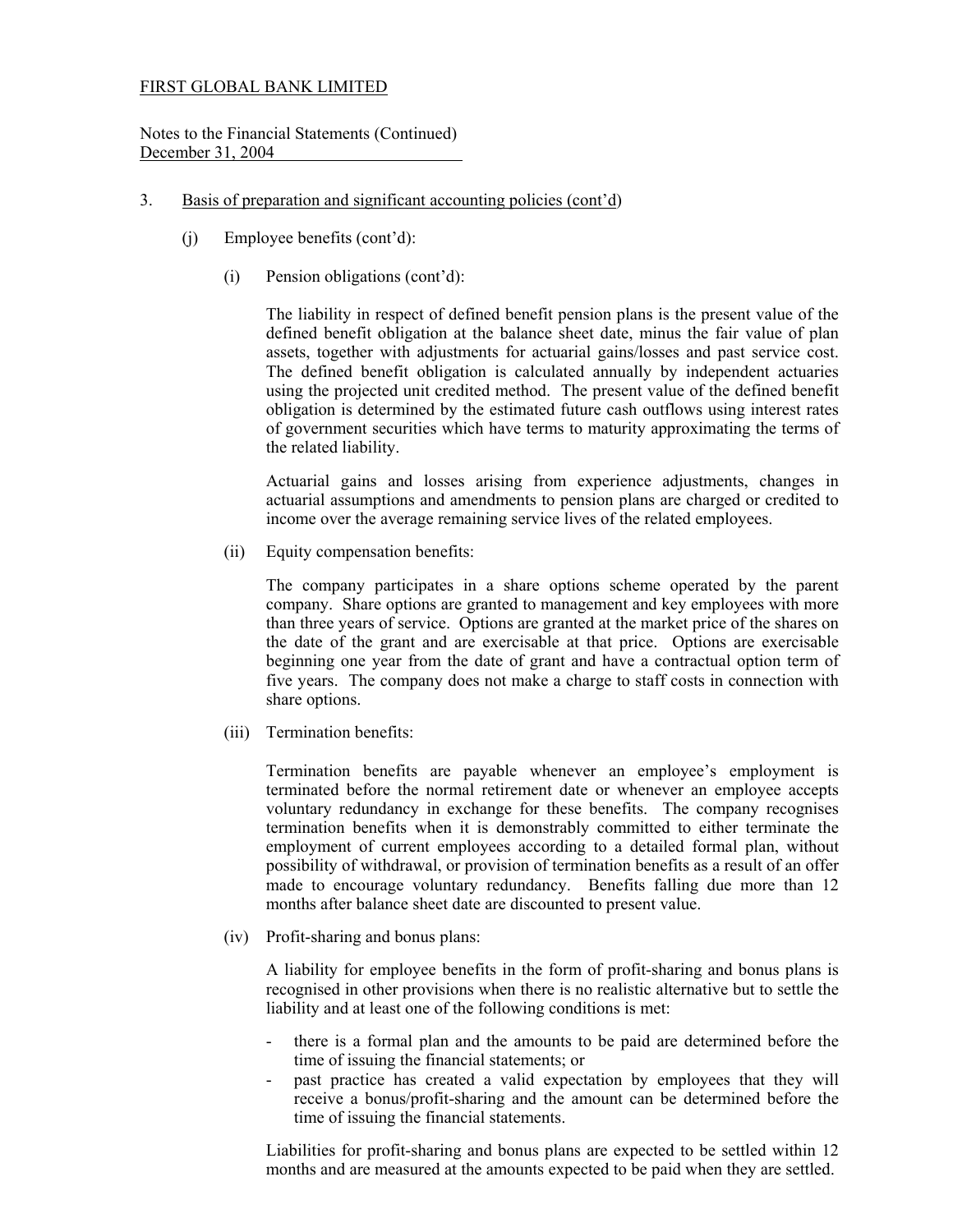#### Notes to the Financial Statements (Continued) December 31, 2004

### 3. Basis of preparation and significant accounting policies (cont'd)

(k) Business combination:

The merger of First Global Bank Limited and George & Branday Limited has been accounted for using the purchase method (see notes 1, 15 and 27).

(l) Consolidation of Subsidiaries:

The group financial statements for the previous year include the financial statements of the company and its wholly-owned subsidiary, FGB Securities Limited. The subsidiary is incorporated and domiciled in Jamaica. Under a scheme of reorganization, on January 1, 2004, the company's interest in the subsidiary was sold to a fellow subsidiary (see note 28).

## 4. Cash resources

|                                         | Company                |                        | Group          |  |
|-----------------------------------------|------------------------|------------------------|----------------|--|
|                                         | 2004<br>$$^{\circ}000$ | 2003<br>$$^{\circ}000$ | 2003<br>\$'000 |  |
| Notes and coins                         | 83,926                 | 75.360                 | 81,959         |  |
| Money at call and on deposit at Bank of |                        |                        |                |  |
| Jamaica [see (a) and (b) below]         | 372,872                | 222,714                | 222,714        |  |
| Due from other financial institutions   | 104,282                |                        |                |  |
| Current accounts with foreign banks     | 76,546                 | 118,298                | 118,298        |  |
|                                         | .626                   |                        |                |  |

- (a) \$318,300,446 (2003: \$189,139,667) of deposits at Bank of Jamaica is held in compliance with section 14(1) of the Banking Act, which requires that every licensee maintains in the form of a deposit with Bank of Jamaica, a cash reserve not less, on the average, than 5% of its prescribed liabilities. The reserve for Jamaican dollar prescribed liabilities is held on a non-interest-bearing basis. No portion of the cash reserve is available for investment or other use by the company. The actual cash reserve percentage in force at the end of the year was  $9\%$  (2003:  $9\%$ ).
- (b) The deposit at Bank of Jamaica includes a special reserve of \$48,839,727 (2003: \$33,358,000 for the company and group). The special reserve represents 5% of the company's Jamaican dollar prescribed deposit liabilities and earns interest at 6% per annum. This reserve is in addition to the cash reserve mentioned in (a) above, bringing the total reserve requirement to 14%.
- (c) Cash resources are those defined as due within three months after balance sheet date.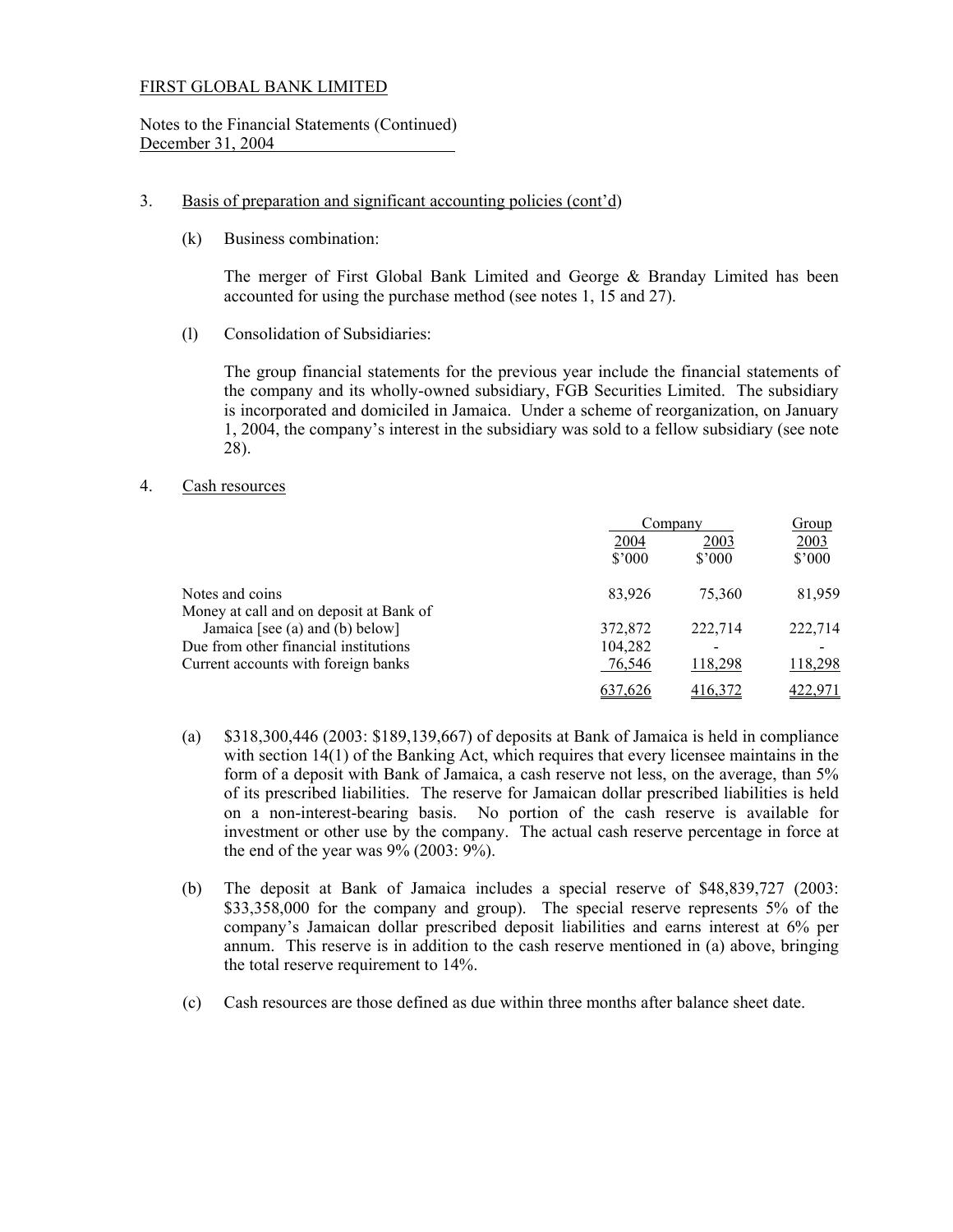#### Notes to the Financial Statements (Continued) December 31, 2004

#### 5. Investments

|                                                             |                               | Company                |                        |
|-------------------------------------------------------------|-------------------------------|------------------------|------------------------|
|                                                             | <u>2004</u><br>$$^{\circ}000$ | 2003<br>$$^{\circ}000$ | 2003<br>$$^{\circ}000$ |
| Available-for-sale securities, stated at fair value:        |                               |                        |                        |
| Issued by Government of Jamaica:                            |                               |                        |                        |
| Local registered stocks and treasury bills                  | 1,331,423                     | 443,576                | 850,865                |
| Global and US\$ indexed bonds                               | 2,356,346                     | 1,620,983              | 2,091,222              |
|                                                             | 3,687,769                     | 2,064,559              | 2,942,087              |
| Originated loans and receivables, stated at amortised cost: |                               |                        |                        |
| Government of Jamaica securities:                           |                               |                        |                        |
| Local registered stocks and treasury bills [see (a) below]  | 1,534,690                     | 1,025,723              | 1,051,713              |
| Debenture                                                   | 1,281,840                     | 804,358                | 946,858                |
| Global and US\$ indexed bonds                               | 3,617,990                     | 2,072,570              | 2,451,437              |
| Debenture – Parent company                                  | 98,935                        |                        |                        |
| Development Bank of Jamaica bond                            | 7,391                         | 9,409                  | 9,409                  |
| Certificates of deposit                                     | 843,000                       | 259,500                | 571,500                |
| Unquoted equities:                                          |                               |                        |                        |
| Automated Payments Limited [see (b) below]                  | 5,020                         | 5,020                  | 5,020                  |
| Subsidiaries [note $3(k)$ ]                                 |                               | 10,000                 |                        |
|                                                             | 7,388,866                     | 4,186,580              | 5,035,937              |
|                                                             | 11,076,635                    | 6,251,139              | 7,978,024              |

- (a) Local Registered Stock amounting to \$200,000,000 (2003: \$100,000,000 for the company and \$135,000,000 for the group) are held by Bank of Jamaica as security for overdraft, if any. At the balance sheet, there was no overdraft with Bank of Jamaica.
- (b) Shares in Automated Payments Limited represents a 16.67% holding in that company, which was established, and is co-owned, by commercial banks to provide automated clearing facilities within the commercial banking system.

#### 6. Loans, net of provision for probable losses

The company's (2003: company's and group's) loan portfolio, less provision for losses, is concentrated as follows:

|                               | Number of<br>accounts |      |                  |                         |
|-------------------------------|-----------------------|------|------------------|-------------------------|
|                               | 2004                  | 2003 | 2004<br>\$'000   | 2003<br>$$^{\prime}000$ |
| Public sector                 | 2                     |      | 1,100,134        |                         |
| Professional & other services | 292                   | 303  | 847,787          | 414,041                 |
| Individuals                   | 549                   | 285  | 300,043          | 222,003                 |
| Agriculture                   |                       |      | 9,669            |                         |
| Manufacturing                 | 22                    |      | 49,886           | 36,185                  |
| Transportation                | 13                    | 11   | 17,317           | 30,592                  |
| Distribution                  | 18                    |      | 23,936           | 1,047                   |
| Tourism & entertainment       | $\mathfrak b$         |      | 7,993            | 52                      |
|                               | <u>909</u>            | 610  | <u>2,356,765</u> | 703.920                 |

 Delinquent loans and advances on which interest is no longer accrued amounted to \$5,576,000 (2003: \$4,122,000 for the company and group) as at balance sheet date.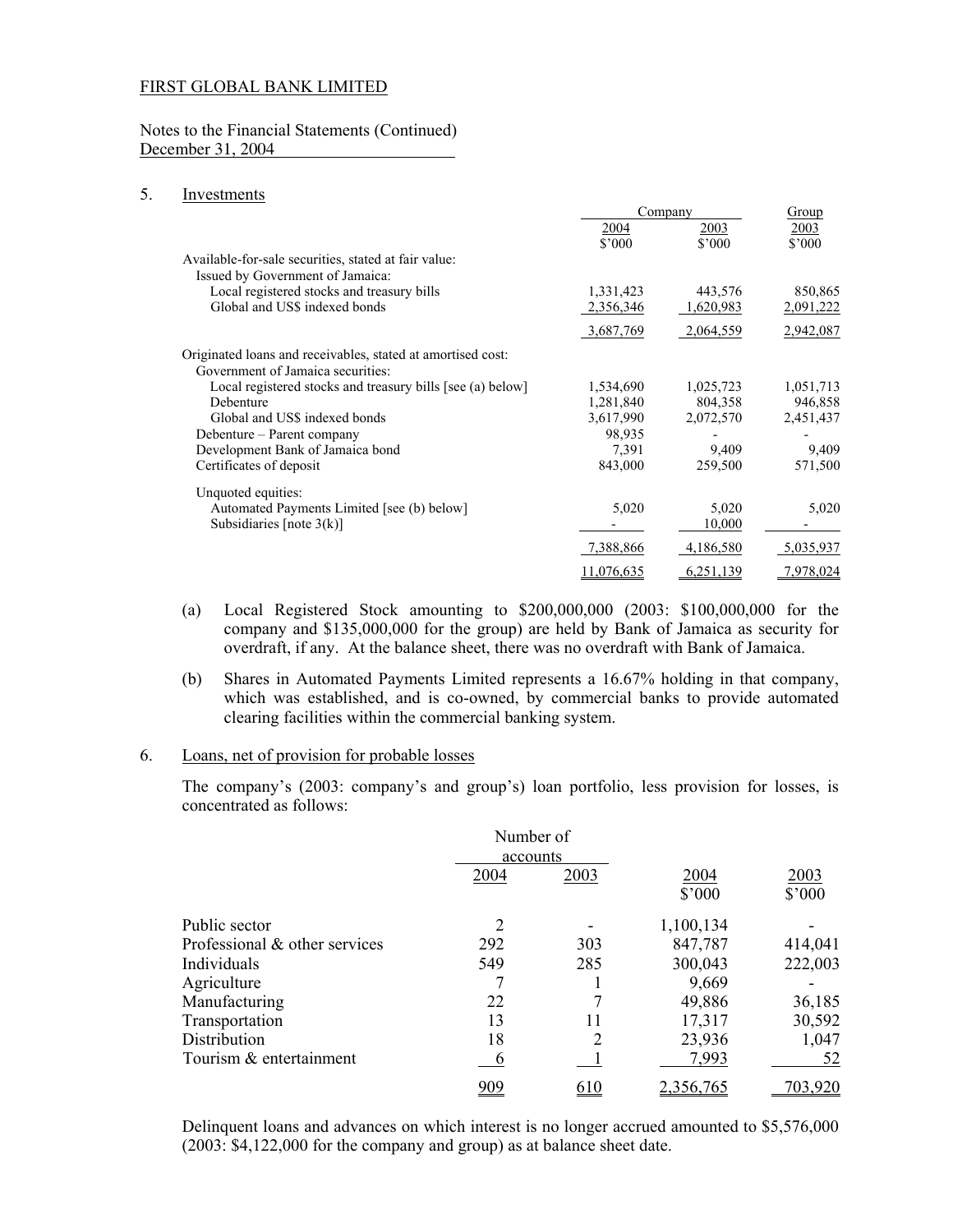Notes to the Financial Statements (Continued) December 31, 2004

## 6. Loans, net of provision for probable losses (cont'd)

 Loans are shown after deducting provision for probable loan losses of \$40,625,000 (2003: \$23,021,000 for company and group), as follows:

|                                                                                                                              | 2004<br>$$^{\circ}000$       | 2003<br>$$^{\prime}000$ |
|------------------------------------------------------------------------------------------------------------------------------|------------------------------|-------------------------|
| Provision made during the year<br>Transfer (from)/to loan loss reserve (note 18)<br>Charged against revenue for the year     | 48,245<br>(17,296)<br>30,949 | 7,320<br>2,318<br>9,638 |
| Provision at beginning of the year<br>Assumed from George & Branday Limited<br>Net loan balances written off during the year | 23,021<br>5,295<br>(18, 640) | 16,135<br>2,752)        |
| At end of the year                                                                                                           | 40,625                       | 23,021                  |

Provision made in accordance with Bank of Jamaica provisioning requirements is as follows:

|                                                        | <u>2004</u><br>$$^{\prime}000$ | 2003<br>$$^{\circ}000$ |
|--------------------------------------------------------|--------------------------------|------------------------|
| Specific provisions<br>General provision (see note 18) | 40,625<br>22,597               | 23,021<br>5,301        |
|                                                        | 63,222                         | 28,322                 |

 In keeping with IFRS, the general provision is included in loan loss reserve and treated as an appropriation of retained earnings (note 18).

#### 7. Other assets

|                              |         | Company         |                 |
|------------------------------|---------|-----------------|-----------------|
|                              | 2004    | 2003            | 2003            |
|                              | \$3000  | $$^{\prime}000$ | $$^{\prime}000$ |
| Interest receivable          | 428,425 | 265,430         | 374,349         |
| Withholding tax recoverable  | 143,393 | 37,470          | 44,123          |
| Due from fellow subsidiaries | 36,644  |                 |                 |
| Sundry                       | 40,400  | 66,324          | 90,417          |
|                              | 648,862 | 369,224         | 508,889         |

 Sundry includes the company's contributions to the National Housing Trust, amounting to \$80,036 (2003: \$50,000 for the company and group), recoverable in the years 2001/4. All other assets are considered to be recoverable within one year.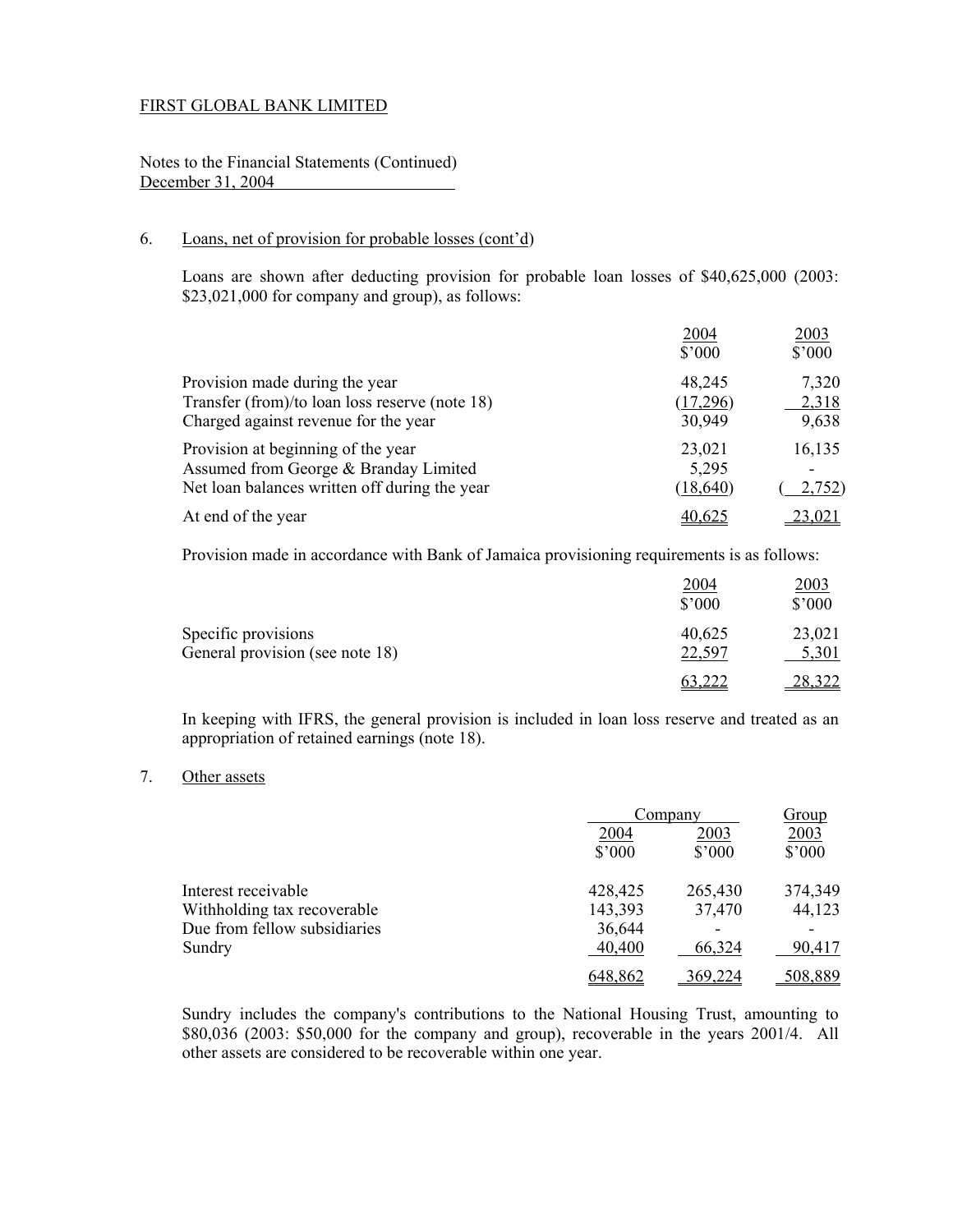## Notes to the Financial Statements (Continued) December 31, 2004

## 8. Deferred tax (assets) and liabilities

Deferred tax assets and liabilities are attributable to the following:

## **Company:**

|                               |                          | Assets                   |                               | Liabilities            |                | Net                           |
|-------------------------------|--------------------------|--------------------------|-------------------------------|------------------------|----------------|-------------------------------|
|                               | <u>2004</u><br>\$3000    | 2003<br>\$3000           | <u>2004</u><br>$$^{\circ}000$ | 2003<br>$$^{\circ}000$ | 2004<br>\$3000 | <u>2003</u><br>$$^{\circ}000$ |
| Employee benefit asset, net   | 2,009)                   |                          | 14,887                        | 2.374                  | 12,878         | 2,374                         |
| Property, plant and equipment | (1,269)                  | $\overline{\phantom{0}}$ | 2.328                         | 5.028                  | 1.059          | 5,028                         |
| Investments                   | $\overline{\phantom{a}}$ | -                        | 58,516                        | 2,016                  | 58,516         | 2,016                         |
| Other liabilities             | (7,073)                  | 264)                     | المستقبل المراد               | المنتقص                | (7,073)        | 264)                          |
| Net tax (assets)/liabilities  | (10.351)                 | 264)                     | 75,731                        | 9,418                  | 65,380         | 9,154                         |

## **Group:**

|                               | Assets          | Liabilities    | <b>Net</b>     |
|-------------------------------|-----------------|----------------|----------------|
|                               | 2003            | 2003           | 2003           |
|                               | $$^{\prime}000$ | $$^{\circ}000$ | $$^{\circ}000$ |
| Employee benefit asset, net   |                 | 2,374          | 2,374          |
| Property, plant and equipment |                 | 5,047          | 5,047          |
| Investments                   |                 | 8,323          | 8,323          |
| Other liabilities             | 264)            |                | 264)           |
| Tax losses brought forward    | (9,050)         |                | (9,050)        |
| Net tax (assets)/liabilities  | (9,314)         | 15.744         | 6,430          |

Movements on net deferred tax during the year are as follows:

|                                                       | Company         |                | Group           |  |
|-------------------------------------------------------|-----------------|----------------|-----------------|--|
|                                                       | 2003<br>2004    |                | 2003            |  |
|                                                       | $$^{\prime}000$ | $$^{\circ}000$ | $$^{\prime}000$ |  |
| Net deferred tax liability at beginning of year       | 9,154           | 28,428         | 28,428          |  |
| Assumed from George & Branday Limited                 | 6,788           |                |                 |  |
| Recognised in revenue – tax charge/(income) (note 22) | 18,141          | 902            | 8,128)          |  |
| Recognised in equity                                  | 31,297          | (20, 176)      | (13,870)        |  |
| Net deferred tax liability at end of year             | 55.380          |                | 6.430           |  |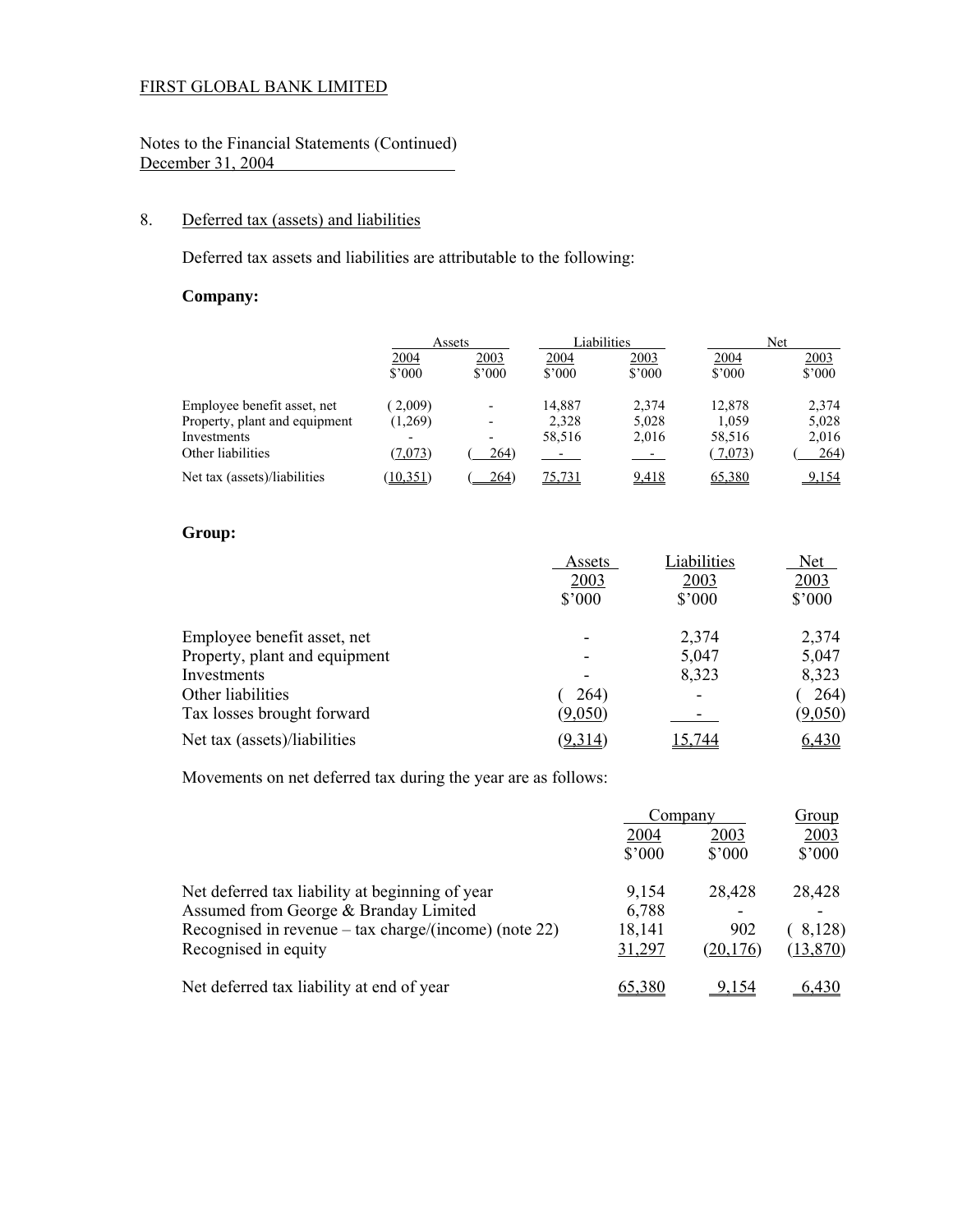## Notes to the Financial Statements (Continued) December 31, 2004

## 9. Employee benefits

(a) Plan asset/obligations

|                                       | Pension asset   |                | <b>Obligations</b> |                 |
|---------------------------------------|-----------------|----------------|--------------------|-----------------|
|                                       | 2004            | 2003           |                    | 2003            |
|                                       | $$^{\prime}000$ | $$^{\circ}000$ | $$^{\prime}000$    | $$^{\prime}000$ |
| Present value of funded obligations   | 59,372          | 22,871         | 27,214             | 6,622           |
| Unrecognised actuarial gains/(losses) | 3,921           | 14,441         | 1,614)             | 465             |
| Fair value of plan assets             | (107, 954)      | (51, 529)      |                    |                 |
| Recognised (asset)/liability          | 44,661          | 14.217)        | 25,600             | .087            |

(b) Movements in net asset/obligation recognised in the balance sheet:

|                                       | Pension asset  |                | Obligations   |                 |
|---------------------------------------|----------------|----------------|---------------|-----------------|
|                                       | 2004           | 2003           | 2004          | 2003            |
|                                       | $$^{\circ}000$ | $$^{\circ}000$ | \$'000        | $$^{\prime}000$ |
| Net (asset)/obligation at January 1   | (14,217)       | (11,998)       | 7,087         | 5,385           |
| Assumed from George & Branday         | (24, 011)      |                | 12,485        |                 |
| Contributions received                | 689)           | 313)           | 104)          |                 |
| (Income)/expense recognised in the    |                |                |               |                 |
| statement of income and expense       | 5,744)         | 1,906)         | 6,132         | 1,702           |
| Net (asset)/obligation at December 31 | 44,661         | 14.217         | <u>25,600</u> | .087            |

(c) (Income)/expense recognised in the statement of revenue and expenses:

|                                     | Pension asset          |                        |                          | <b>Obligations</b>     |  |
|-------------------------------------|------------------------|------------------------|--------------------------|------------------------|--|
|                                     | 2004<br>$$^{\circ}000$ | 2003<br>$$^{\circ}000$ | 2004<br>$$^{\circ}000$   | 2003<br>$$^{\circ}000$ |  |
| Current service cost                | 129)                   | (1,089)                | 1,407                    | 979                    |  |
| Interest on obligation              | 6.649                  | 1,837                  | 1,352                    | 723                    |  |
| Actuarial (gains)/losses recognized | <b>207</b> )           |                        | 3,373                    | $\blacksquare$         |  |
| Expected return on plan assets      | (12, 057)              | 2,654)                 | <b>Contract Contract</b> |                        |  |
|                                     | $-5.744$               | .906)                  | <u>6,132</u>             | 1,702                  |  |
| Actual return on plan assets        | 5.50%                  | 43.1%                  |                          |                        |  |

(d) Principal actuarial assumptions (expressed as weighted averages):

|                                                                        | 2004<br>$\frac{0}{0}$ | 2003<br>$\frac{0}{0}$ |
|------------------------------------------------------------------------|-----------------------|-----------------------|
| Discount rate at December 31                                           | $12.5 - 15.0$         | 15.0                  |
| Expected return on plan assets at December 31                          | 12.0                  | 10.0                  |
| Future salary increase:                                                |                       |                       |
|                                                                        | 9.5                   | 9.5                   |
|                                                                        | 9.5                   | 9.5                   |
| Future pension increases                                               | 3.5                   | 3.5                   |
|                                                                        |                       |                       |
| Insured plan                                                           | 9.5                   | 12.5                  |
| Self insured plan                                                      | 9.5                   | 12.5                  |
| Pension and group life plan<br>Gratuity plan<br>Medical claims growth: |                       |                       |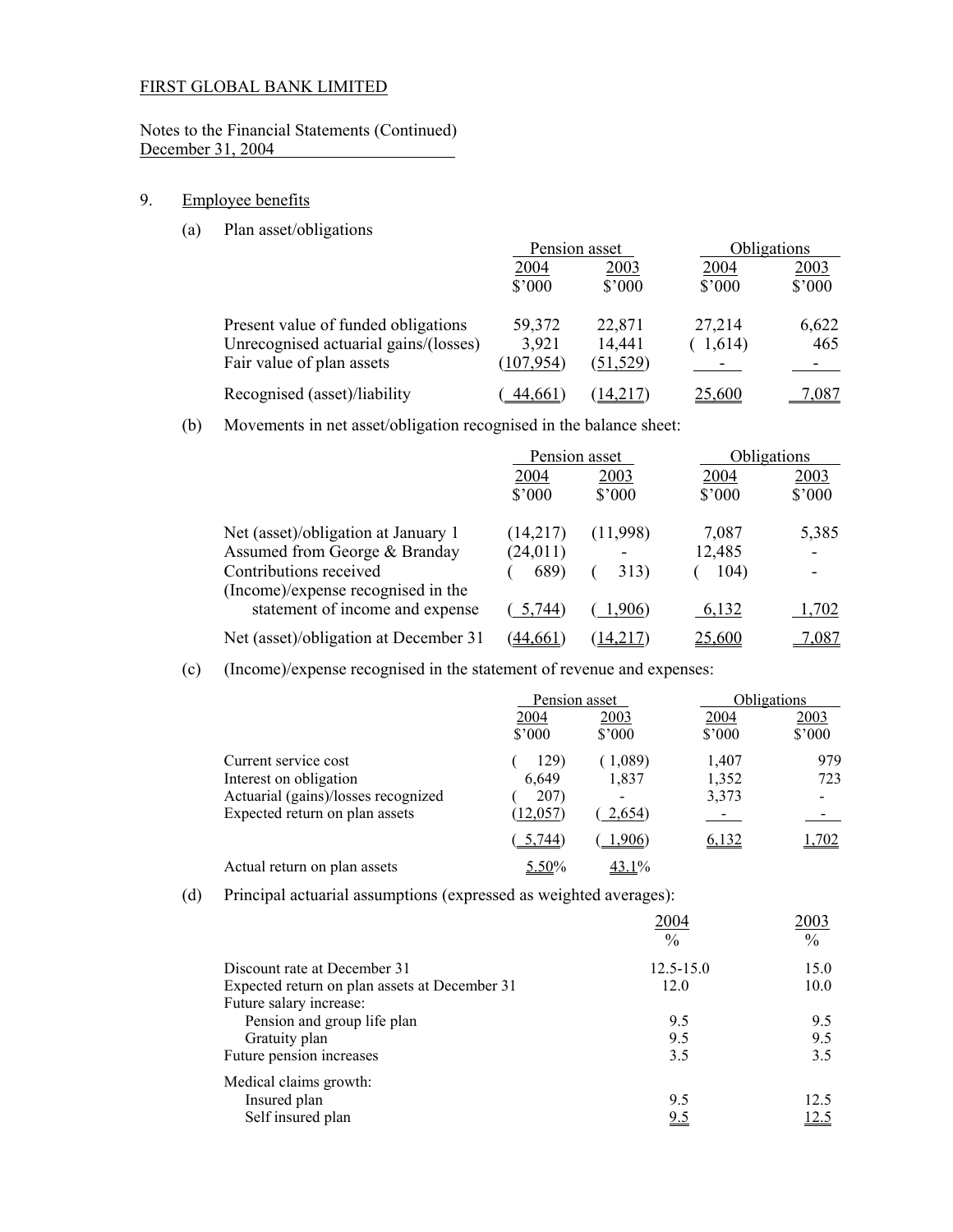Notes to the Financial Statements (Continued) December 31, 2004

#### 10. Property, plant and equipment

**Company:**

|                               | Computer<br>equipment<br>\$'000 | Office equipment,<br>fixture $&$ fittings<br>& motor vehicles<br>$$^{\circ}000$ | Leased<br>assets<br>\$'000 | <b>Total</b><br>\$'000 |
|-------------------------------|---------------------------------|---------------------------------------------------------------------------------|----------------------------|------------------------|
| At cost:                      |                                 |                                                                                 |                            |                        |
| December 31, 2003             | 48,375                          | 26,023                                                                          | 13,446                     | 87,844                 |
| Assumed from George & Branday |                                 | 33,278                                                                          |                            | 33,278                 |
| Additions                     | 7,328                           | 6,061                                                                           | 2,015                      | 15,404                 |
| Disposals                     | 112)                            | 300)                                                                            | (1,800)                    | 2,212)                 |
| December 31, 2004             | 55,591                          | 65,062                                                                          | 13,661                     | 134,314                |
| Depreciation:                 |                                 |                                                                                 |                            |                        |
| December 31, 2003             | 28,333                          | 12,059                                                                          | 6,069                      | 46,461                 |
| Assumed from George & Branday |                                 | 24,417                                                                          |                            | 24,417                 |
| Charge for the year           | 8,334                           | 5,537                                                                           | 3,116                      | 16,987                 |
| Eliminated on disposals       | $\frac{50}{2}$                  | 154)                                                                            | 870)                       | 1,074)                 |
| December 31, 2004             | 36,617                          | 41,859                                                                          | 8,315                      | 86,791                 |
| Net book values:              |                                 |                                                                                 |                            |                        |
| December 31, 2004             | 18,974                          | 23,203                                                                          | $-5,346$                   | 47,523                 |
| December 31, 2003             | 20,042                          | 13,964                                                                          | 7,377                      | 41,383                 |
| Group:                        |                                 |                                                                                 |                            |                        |
| Net book values:              |                                 |                                                                                 |                            |                        |
| December 31, 2003             | 20,189                          | 13,984                                                                          | <u>7,377</u>               | <u>41,550</u>          |
|                               |                                 |                                                                                 |                            |                        |

#### 11. Deposits

The deposit portfolio for the company (2003: company and group) is comprised as follows:

|                                     | accounts | Number of |                        |                         |
|-------------------------------------|----------|-----------|------------------------|-------------------------|
|                                     | 2004     | 2003      | 2004<br>$$^{\circ}000$ | 2003<br>$$^{\prime}000$ |
| Financial institutions              | 49       | 54        | 734,223                | 586,027                 |
| Commercial and Business enterprises | 1,000    | 1,103     | 1,203,869              | 673,673                 |
| Personal                            | 5,412    | 3,779     | 1,911,105              |                         |
| <b>Others</b>                       | 105      |           | 726,294                | 541,662                 |
|                                     | 6,566    | 4.936     | 4.575.491              | ,801,362                |

#### 12. Due to specialised banks

 These represent loans from Development Bank of Jamaica Limited (DBJ) for the purpose of on-lending to customers approved by DBJ. The loans bear interest at 10% per annum, and are repayable in equal monthly instalments. The loans are secured by promissory notes duly executed by the company.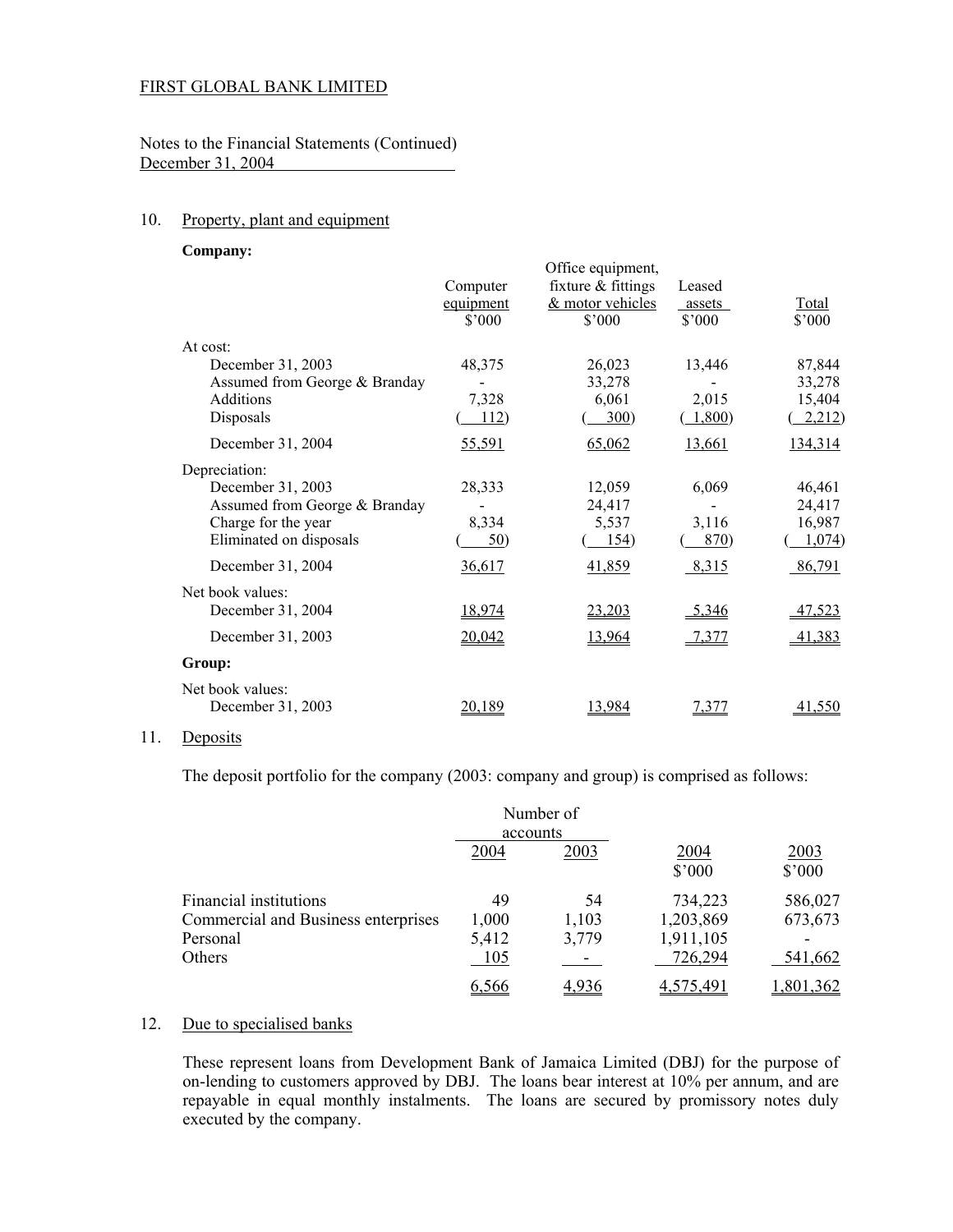Notes to the Financial Statements (Continued) December 31, 2004

## 13. Obligations under finance leases

|                                                    |         | Company   |
|----------------------------------------------------|---------|-----------|
|                                                    | Company | and Group |
|                                                    | 2004    | 2003      |
|                                                    | \$'000  | \$'000    |
| Due from the date of the balance sheet as follows: |         |           |
| 2004                                               |         | 4,589     |
| 2005                                               | 4,775   | 4,071     |
| 2006                                               | 1,780   | 1,697     |
| Total future minimum lease payments                | 6,555   | 10,357    |
| Less: Future interest charges                      | 904)    | 2,554)    |
| Present value of minimum lease payments            | 5,651   | 7,803     |
| Due within 12 months                               | 3,964   | 2,878     |
| Due after 12 months                                | 1,687   | 4,925     |
|                                                    | 5,651   | 7,803     |

## 14. Other liabilities

|                            | Company         |                 | Group           |  |
|----------------------------|-----------------|-----------------|-----------------|--|
|                            | 2004<br>2003    |                 | 2003            |  |
|                            | $$^{\prime}000$ | $$^{\prime}000$ | $$^{\prime}000$ |  |
| Interest payable           | 261,727         | 161,635         | 218,917         |  |
| Manager's cheques          | 159,285         | 40,045          | 40,045          |  |
| Accruals                   | 8,513           |                 |                 |  |
| Withholding tax payable    | 17,552          |                 |                 |  |
| Other                      | 4,815           |                 |                 |  |
| Provisions [see (i) below] |                 | 44,027          | 94,964          |  |
|                            | 451,892         | 245,707         | 353,926         |  |

## (i) Provisions are broken down as follows:

|                                 |                          | Company         |                 |
|---------------------------------|--------------------------|-----------------|-----------------|
|                                 | 2004<br>2003             |                 | 2003            |
|                                 | $$^{\prime}000$          | $$^{\prime}000$ | $$^{\prime}000$ |
| Balance at beginning of year    | 44,027                   | 72,721          | 72,721          |
| Provisions made during the year | $\overline{\phantom{a}}$ | 218,274         | 269,211         |
| Provisions used during the year | (44,027                  | (246,968)       | (246,968)       |
| Balance at end of year          |                          | <u>44.027</u>   | 94.964          |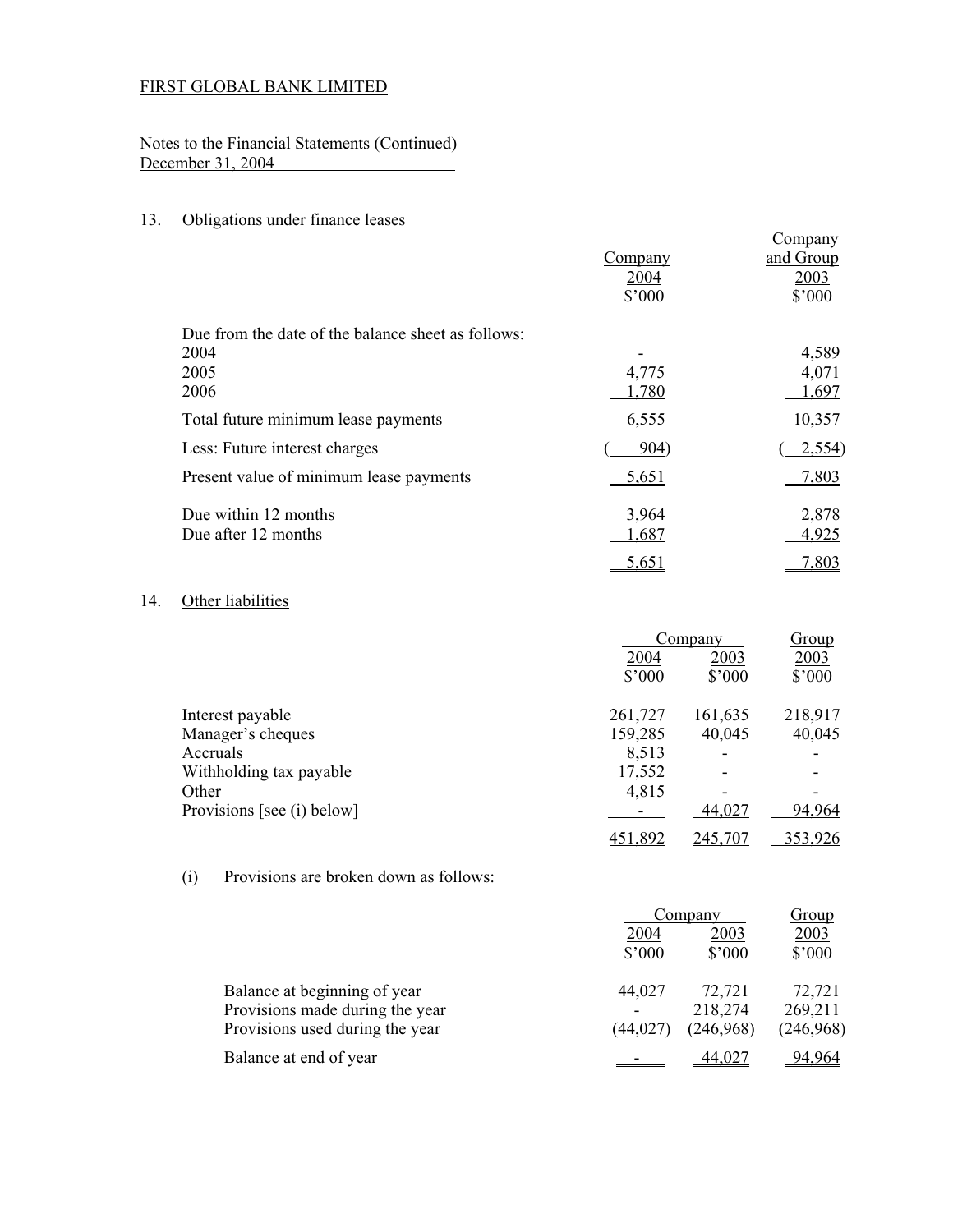Notes to the Financial Statements (Continued) December 31, 2004

#### 15. Share capital

|                                                                                                   | <u> 2004 </u><br>$$^{\prime}000$ | <u> 2003</u><br>$$^{\circ}000$ |
|---------------------------------------------------------------------------------------------------|----------------------------------|--------------------------------|
| Authorised, issued and fully paid:<br>627,684,764 (2003: 392,300,000) ordinary shares of \$1 each | <u>627,685</u>                   | 392,300                        |

 At an Extraordinary General Meeting held on March 26, 2004, a resolution was passed to increase the authorised share capital of the company to \$627,684,764 by the creation of 235,384,764 ordinary shares of \$1 each, ranking *pari passu* in all respects with the existing ordinary shares. The 235,384,764 ordinary shares were issued to GK as consideration for the shares in G&B following the business combination (see notes 1 and 27).

 At Extraordinary General Meetings held in the previous year, resolutions were passed to effect the following:

- (i) On April 8, 2003, the authorised share capital of the company was increased to \$292,300,000 by the creation of 40,000,000 ordinary shares of \$1 each ranking *pari passu* in all respects with the existing ordinary shares
- (ii) On July 24, 2003 the authorised share capital of the company was further increased to \$392,300,000 by the creation of 100,000,000 ordinary shares of \$1 each ranking *pari passu* in all respects with the existing ordinary shares.

GK subscribed for all the shares, which were created and issued on the respective dates.

16. Reserve fund

 Subject to section 8 of the Banking Act, the company is required to transfer 15% or more of its net profit in each year to a Reserve Fund until the amount of credit in the Fund equals 50% of the paid-up capital, and thereafter 10% of net profits until the amount of credit in the Fund is equal to the paid-up capital. 10% of net profit for the year has been transferred to the Reserve fund. All the net profits for 2003 were transferred to the Reserve fund.

17. Fair value reserve

 This represents the unrealised gains/losses on the revaluation of available-for-sale investments, net of taxation [see note 3(h)(iv)].

#### 18. Loan loss reserve

This is a non-distributable reserve representing general loan loss provision.

|                                                               |                 | Company           |
|---------------------------------------------------------------|-----------------|-------------------|
|                                                               | 2004            | and Group<br>2003 |
|                                                               | $$^{\prime}000$ | $$^{\prime}000$   |
| Balance at beginning of year                                  | 5,301           | 7,619             |
| Transferred from/(to) general provision for loans (note $6$ ) | 17,296          | (2,318)           |
| Balance at end of year                                        | 22.597          | 5,301             |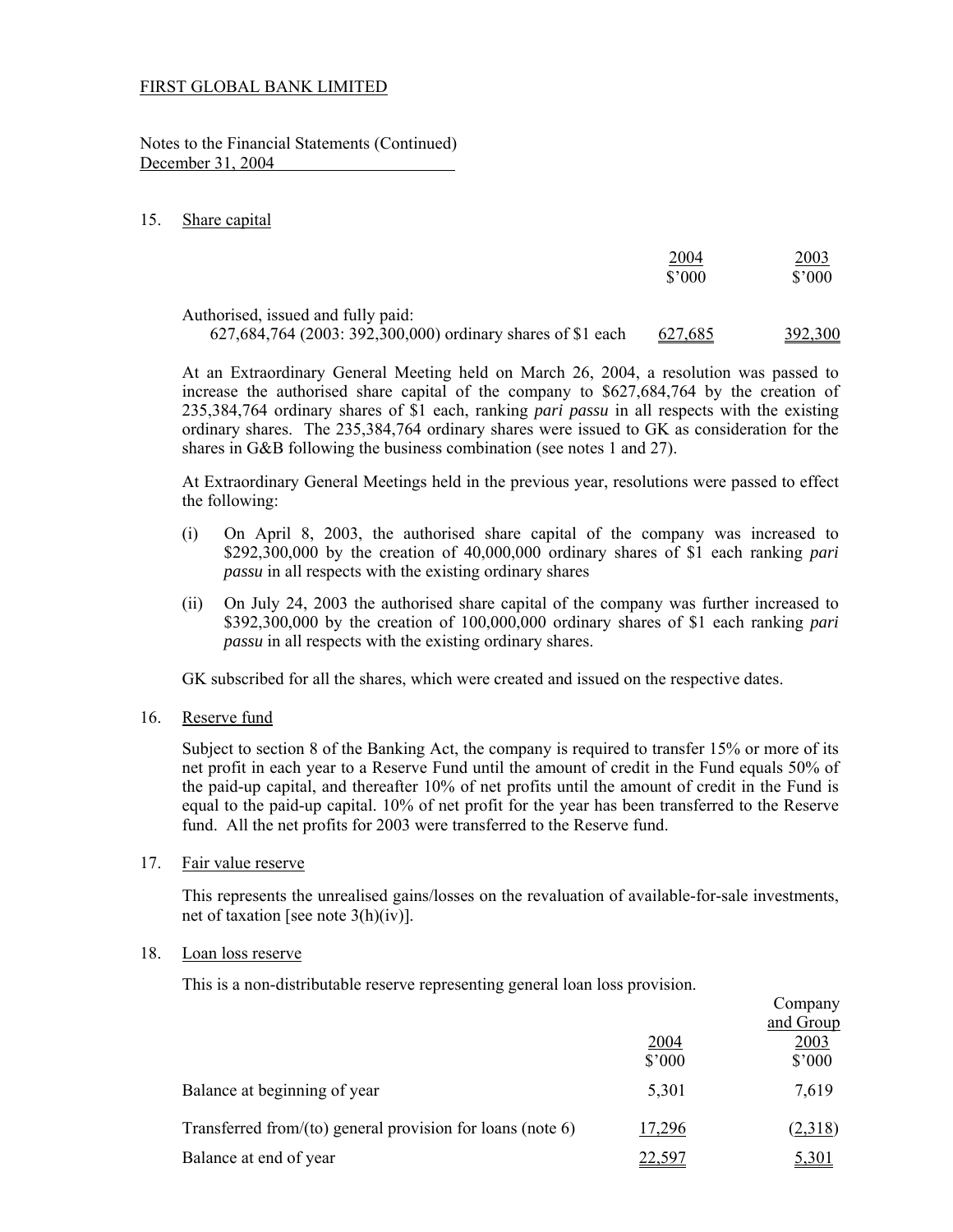#### Notes to the Financial Statements (Continued) December 31, 2004

#### 19. Retained earnings reserve

Transfers to the retained earnings reserve are made at the discretion of the Board. All such transfers are notified to the Bank of Jamaica. The directors authorized the transfer of 68.51% of the current year's profits to this reserve. During 2003, 50% of net profits of George & Branday Limited was transferred to this reserve.

#### 20. Employee numbers and costs

 At the end of the year, the company has 133 (2003: 73 for company and group) full-time and 10 (2003: 8 for company and group) part-time employees. Related staff costs are as follows:

|                                           |                | Company        |
|-------------------------------------------|----------------|----------------|
|                                           | Company        | and Group      |
|                                           | 2004           | <u>2003</u>    |
|                                           | $$^{\circ}000$ | $$^{\circ}000$ |
| Salaries and wages                        | 176,383        | 88,711         |
| Statutory payroll contributions           | 15,530         | 7,258          |
| Contributions for pension and other plans | 2,728          | 204)           |
| Other staff costs                         | 8,495          | 9,226          |
|                                           |                |                |

## 21. Profit before taxation

Profit before taxation is stated after charging/(crediting):

|                                                     | <u>Company</u> |                | <u>Group</u> |  |
|-----------------------------------------------------|----------------|----------------|--------------|--|
|                                                     | 2004           | 2003           | 2003         |  |
|                                                     | $$^{\circ}000$ | $$^{\circ}000$ | \$'000       |  |
| Directors' emoluments                               |                |                |              |  |
| fees<br>$\overline{\phantom{a}}$                    | 556            | 700            | 700          |  |
| management remuneration<br>$\overline{\phantom{a}}$ | 7,372          | 6,238          | 6,238        |  |
| Auditors' remuneration                              | 2,000          | 1,000          | 1,100        |  |
| Loss/(gain) on disposal of property, plant          |                |                |              |  |
| and equipment                                       |                | 68             |              |  |

#### 22. Income tax

(a) Recognised in the statement of revenue and expenses:

|                                                                   | Company         |                | Group  |
|-------------------------------------------------------------------|-----------------|----------------|--------|
|                                                                   | 2004            | 2003           | 2003   |
|                                                                   | $$^{\prime}000$ | $$^{\circ}000$ | \$'000 |
| Current tax expense:<br>(1)                                       |                 |                |        |
| Income tax at $33\frac{1}{3}\%$                                   | 112,766         | 30,099         | 30,098 |
| Deferred taxation:<br>(11)                                        |                 |                |        |
| Origination and reversal of                                       |                 |                |        |
| temporary differences (note 8)                                    | 18,141          | 902            | 8,128) |
| Total taxation recognised in<br>statement of revenue and expenses | 130,907         |                |        |
|                                                                   |                 |                |        |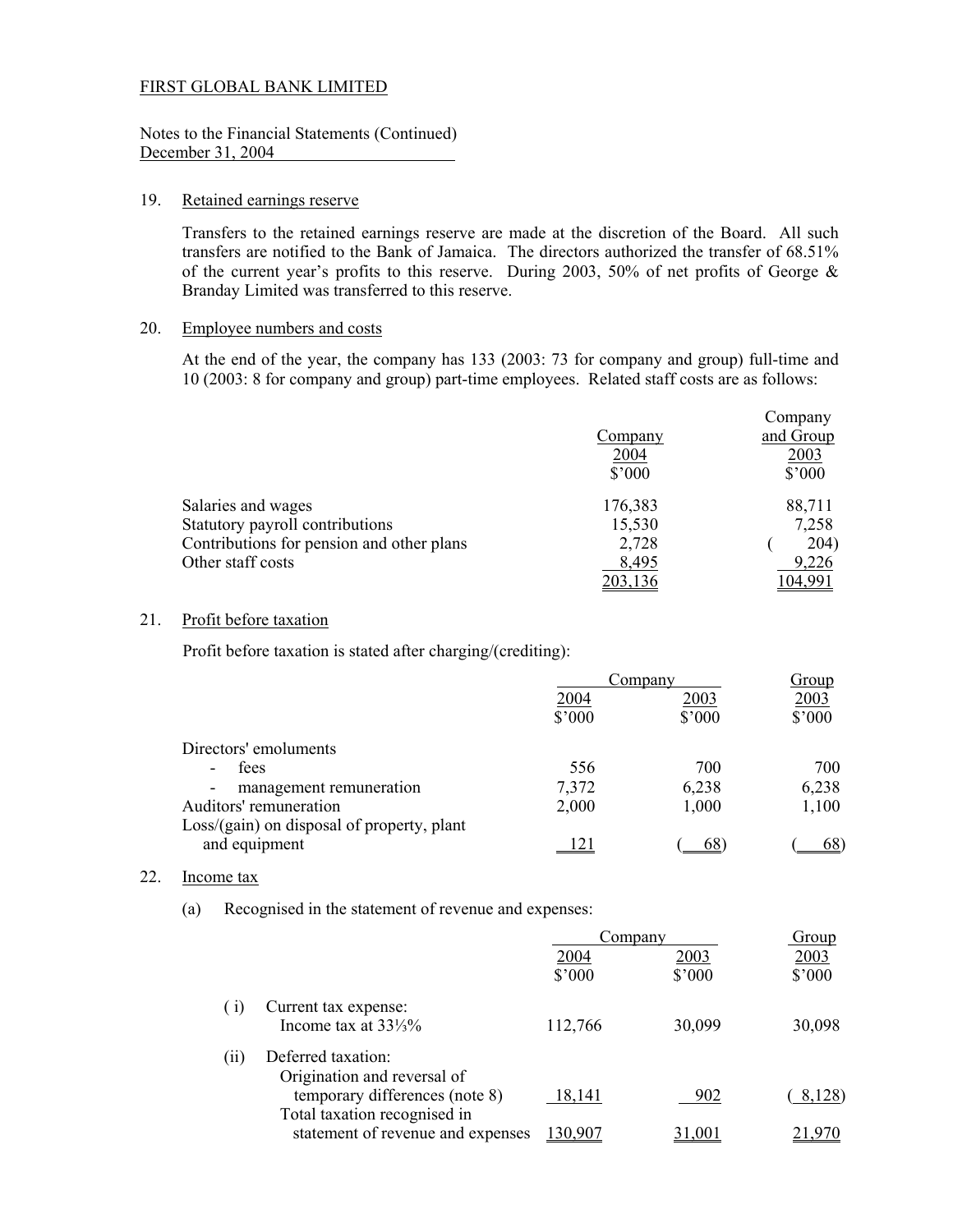Notes to the Financial Statements (Continued) December 31, 2004

### 22. Income tax (cont'd)

 (b) The effective tax rate for the company was 21.7% (2003: company 15.2% and group 9.6%) compared to a statutory rate of 33⅓% (2003: 33⅓%). The actual tax expense differed from the expected tax expense for the year as follows:

|                                            | Company         |                          | Group   |
|--------------------------------------------|-----------------|--------------------------|---------|
|                                            | 2004            | 2003                     | 2003    |
|                                            | $$^{\prime}000$ | $$^{\circ}000$           | \$'000  |
|                                            |                 |                          |         |
| Profit before taxation                     | 601,945         | 203,577                  | 229,945 |
|                                            |                 |                          |         |
| Computed "expected" tax expense            | 200,648         | 67,791                   | 76,580  |
| Difference between profit for financial    |                 |                          |         |
| statements and tax reporting purposes on:- |                 |                          |         |
| Depreciation and capital allowances        | 2,798           | 140                      | 140     |
| Tax-free income                            | 53,649)         | 41,917)                  | 43,836) |
| Others                                     | 9,088           | 11,605                   | 4,296)  |
| Profit on disposal of subsidiaries         | 27,978)         | $\overline{\phantom{0}}$ |         |
| Tax losses set-off                         |                 | 6,618                    | 6,618)  |
| Actual tax expense                         |                 |                          |         |
|                                            |                 |                          |         |

## 23. Earnings per share

 The computation of earnings per share is based on net profit for the year of \$471,038,000 for the company  $(2003: $172,576,000$  for the company and  $$207,975,000$  for the group), divided by 572,869,134 (2003: 321,065,090) being the average number of issued and fully paid ordinary shares during the year.

#### 24. Funds under management

As at December 31, 2004, the company had brokered funds totalling \$Nil (2003: \$1,515,000). The company managed those funds, on a non-recourse basis, on behalf of investors. The company had no legal or equitable right or interest in these funds and, accordingly, they were excluded from the financial statements.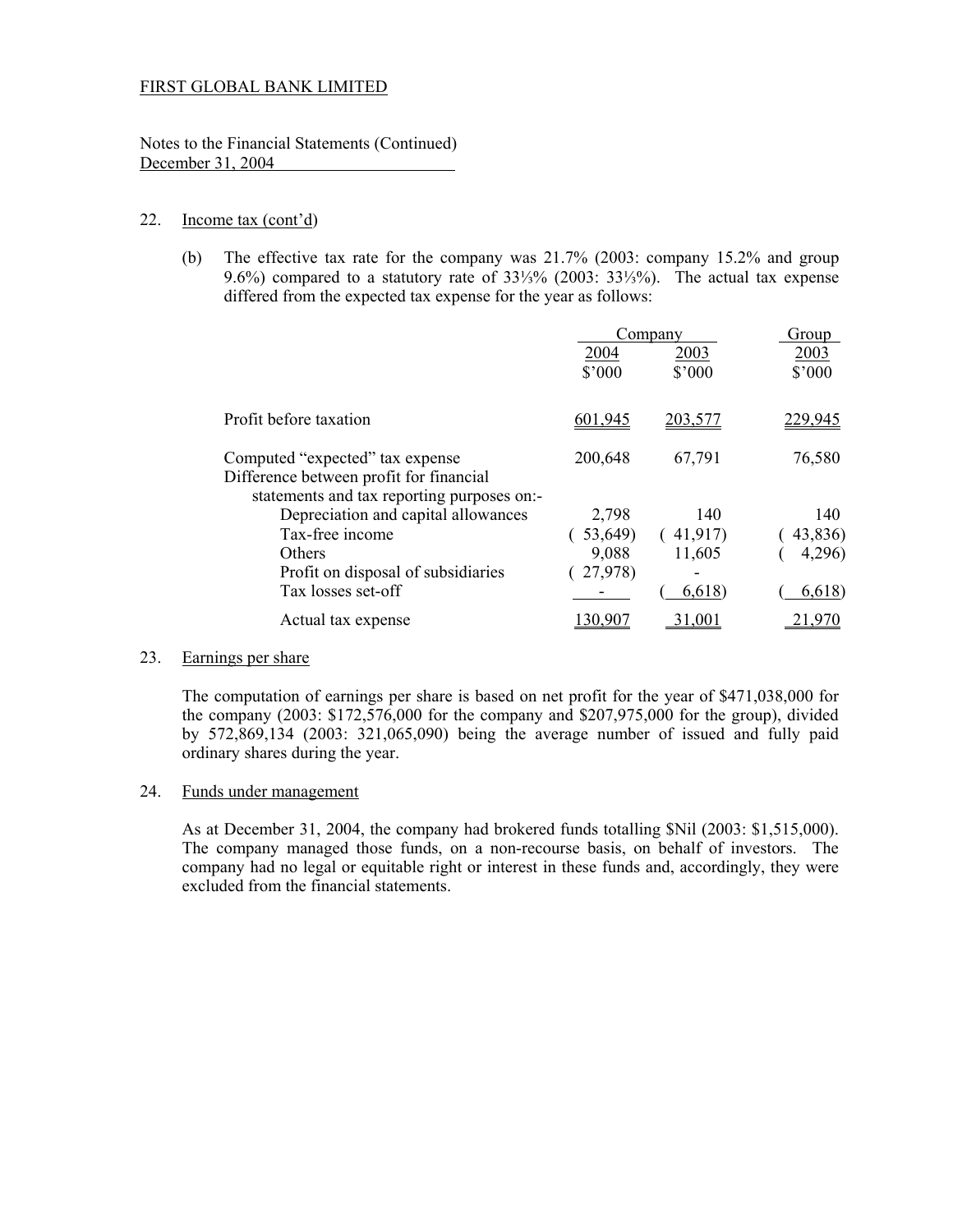## Notes to the Financial Statements (Continued) December 31, 2004

## 25. Related party balances and transactions

The balance sheet includes balances, arising in the ordinary course of business, with director, parent, fellow subsidiaries and related companies as follows:

|                                               | 2004<br>\$'000 | 2003<br>\$'000 |
|-----------------------------------------------|----------------|----------------|
|                                               |                |                |
| Loans, net of provision for probable losses:  |                |                |
| Parent company                                | 5,989          |                |
| Fellow subsidiaries                           | 60,287         | 34,367         |
| Related company                               | 9,096          | 9,580          |
| Securities purchased under resale agreements: |                |                |
| Parent company                                |                | 70,000         |
| Fellow subsidiaries                           |                | 220,000        |
| Other assets:                                 |                |                |
| Parent company                                | 107,259        | 45             |
| Fellow subsidiary                             | 29,523         | 97,770         |
| Deposits:                                     |                |                |
| Parent company                                | 53,955         |                |
| Fellow subsidiaries                           | 306,650        | 226,443        |
| Director                                      | 5,970          | 2,606          |
| Related company                               | 1,738          | 3,589          |
| Securities sold under repurchase agreements:  |                |                |
| Parent company                                | 32,128         | 41,561         |
| Fellow subsidiaries                           | 596,070        | 312,051        |
| Director                                      | 11,821         | 8,060          |
| Related company                               | 101,916        | 63,608         |
| Obligations under finance leases:             |                |                |
| Fellow subsidiary                             | 5,651          | 7,330          |
| Other liabilities:                            |                |                |
| Parent company                                | 1,731          | 45,714         |
| Fellow subsidiaries                           | 33,205         | 7,168          |
| Related company                               | 7,357          | 372            |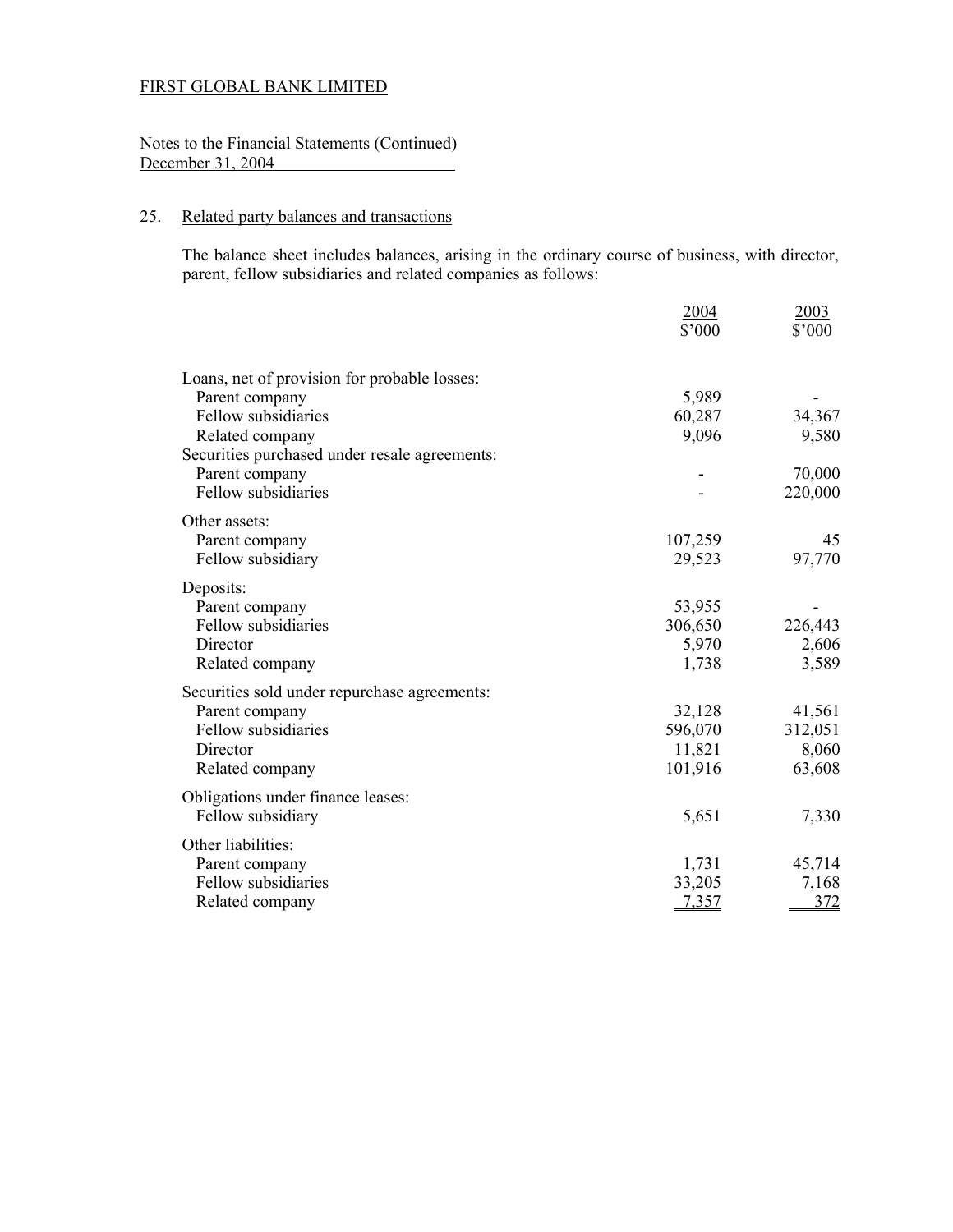Notes to the Financial Statements (Continued) December 31, 2004

#### 25. Related party balances and transactions (cont'd)

 The Statement of Revenue and Expenses includes income earned from, and expenses incurred in, transactions with the parent, fellow subsidiaries and related companies as follows: The transactions arose in the ordinary course of business.

|                                  | 2004<br>\$'000 | <u>2003</u><br>\$'000 |
|----------------------------------|----------------|-----------------------|
| Revenue:                         |                |                       |
| Income from reverse repos:       |                |                       |
| Parent company                   | 13,652         | 15,872                |
| Related companies                | 6,990          | 81                    |
| Fellow subsidiaries              | 26,739         | 65,435                |
| Income from loan:                |                |                       |
| Parent company                   | 1,070          |                       |
| Related companies                | 6,990          |                       |
| Other operating income:          |                |                       |
| Fellow subsidiaries              | 37,040         | 2,056                 |
| Expenses:                        |                |                       |
| Interest:                        |                |                       |
| Parent company                   | 66,733         | 8,274                 |
| Related companies                | 9,023          | 9,487                 |
| Fellow subsidiaries              | 108,025        | 69,390                |
| Other operating expenses:        |                |                       |
| Fellow subsidiaries              | 24,519         | 12,617                |
| General administration expenses: |                |                       |
| Parent company                   | <u>22,121</u>  | 1,477                 |
|                                  |                |                       |

#### 26. Financial instruments

 A financial instrument is any contract that gives rise to a financial asset of one enterprise and a financial liability or equity instrument of another enterprise.

(a) Fair value:

Fair value amounts represent estimates of the arm's length consideration that would be currently agreed on between knowledgeable, willing parties who are under no compulsion to act and is best evidenced by a quoted market price, if one exists. Many of the company's financial instruments lack an available trading market. Therefore, these instruments have been valued using present value or other valuation techniques and may not necessarily be indicative of the amounts realisable in an immediate settlement of the instruments.

Determination of fair value:

The fair value of cash resources, securities purchased under resale agreements, cheques and other instruments in transit, interest receivable, other assets, customers' liability under guarantees, securities sold under repurchase agreements, other liabilities, are assumed to approximate their carrying values due to their short-term nature.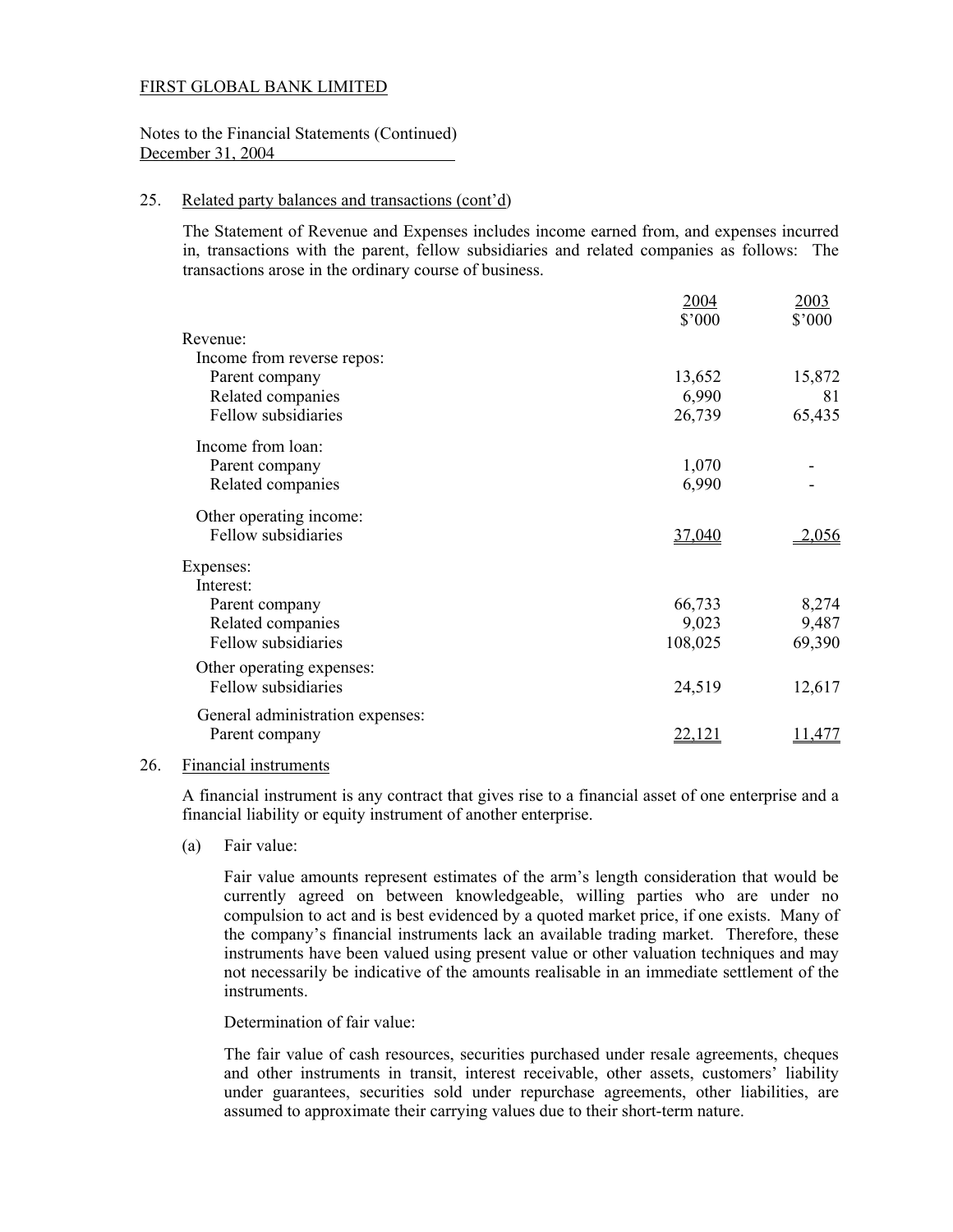Notes to the Financial Statements (Continued) December 31, 2004

### 26. Financial instruments (cont'd)

(a) Fair value (cont'd):

Determination of fair value (cont'd):

The fair value of available-for-sale investments is assumed to be equal to the estimated market values as provided in note 5. The estimated fair values of loans are assumed to be the principal receivable less any provision for losses and impairment.

The fair value of loans, obligations under finance lease, deposits payable on demand or after notice, and deposits with a variable or floating rate payable on a fixed date are assumed to be equal to their carrying values. The estimated fair values of fixed rate deposits payable within a year are assumed to approximate their carrying values, due to their short-term nature.

(b) Financial instrument risks:

Exposure to interest rate, market, foreign currency, credit, liquidity and cash flow risks arises in the ordinary course of the company's business. No derivative financial instruments are presently used to reduce exposure to financial instrument risks.

(i) Interest rate risk:

Interest rate risk is the risk that the value of a financial instrument will fluctuate due to changes in market interest rates. Position risk is the exposure of the company to the effect of price changes on the market value of its portfolio of financial instruments, both on and off balance sheet.

The company manages this risk by establishing limits for the average modified duration of its portfolio, that is, the percentage change in the price of each type of financial instrument held for a given change in interest rates.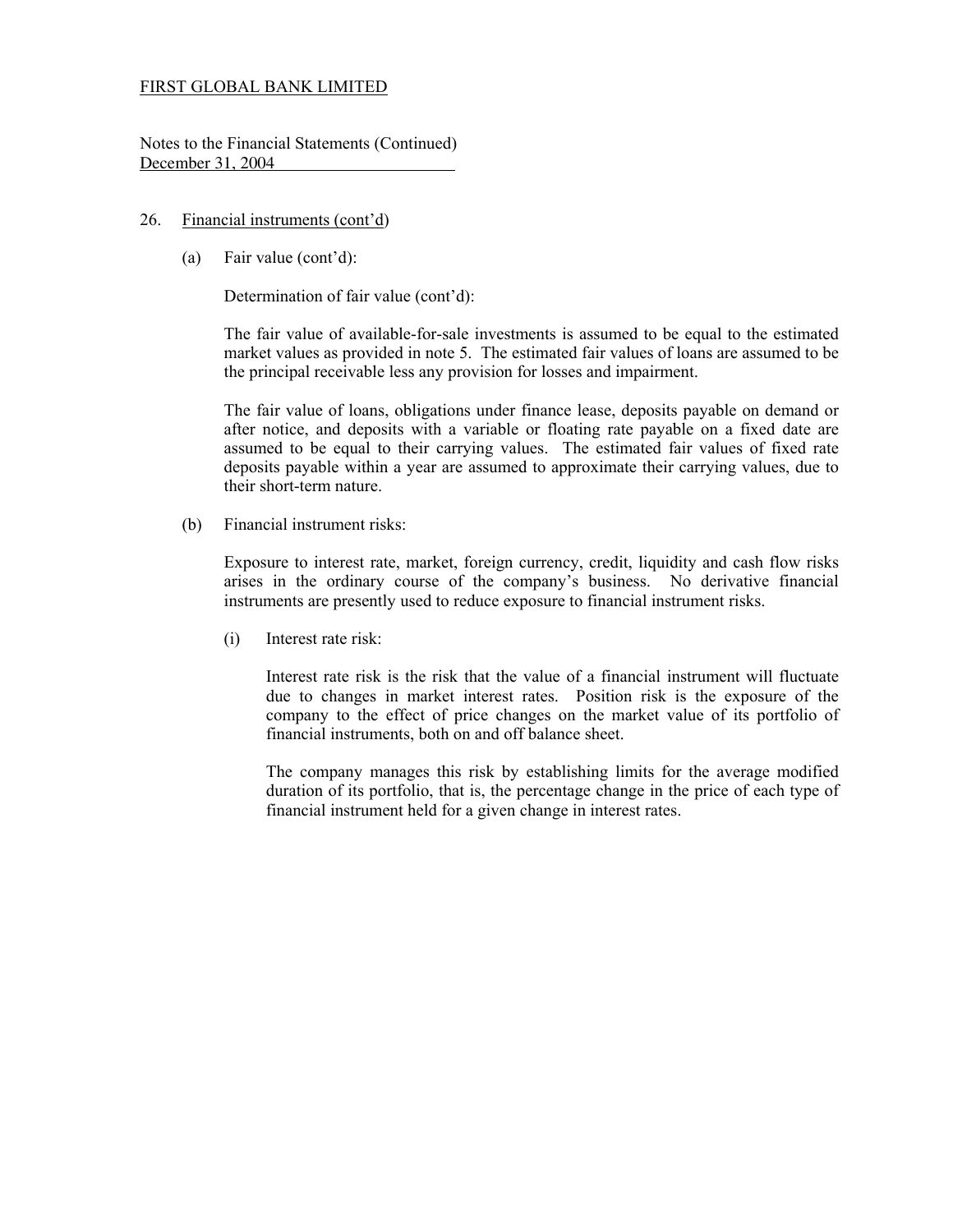Notes to the Financial Statements (Continued) December 31, 2004

## 26. Financial instruments (cont'd)

- (b) Financial instrument risks (cont'd):
	- (i) Interest rate risk (cont'd):

The following tables summarise the carrying amounts of financial assets and liabilities to arrive at the interest rate gap based on the earlier of contractual repricing and maturity dates.

|                                                                                       |                                                        |                                                                                                             | 2004                        |                                 |                       |
|---------------------------------------------------------------------------------------|--------------------------------------------------------|-------------------------------------------------------------------------------------------------------------|-----------------------------|---------------------------------|-----------------------|
|                                                                                       | Within<br>3 months<br>\$'000                           | 3 to 12<br>months<br>\$'000                                                                                 | Over<br>12 months<br>\$'000 | Non-rate<br>sensitive<br>\$'000 | Total<br>\$'000       |
| <b>Assets</b>                                                                         |                                                        |                                                                                                             |                             |                                 |                       |
| Cash resources<br>Investments                                                         | 2,157,281                                              | 2,579,274                                                                                                   | 6,340,080                   | 637,626                         | 637,626<br>11,076,635 |
| Loans, net of provision for<br>probable losses                                        | 368,625                                                | 270,821                                                                                                     | 1,717,319                   |                                 | 2,356,765             |
| Securities purchased under<br>resale agreements                                       | 472,796                                                | 97,002                                                                                                      | 50,000                      |                                 | 619,798               |
| Cheques and other items<br>in transit<br>Other assets<br>Customers' liabilities under |                                                        |                                                                                                             |                             | 225,305<br>648,862              | 225,305<br>648,862    |
| guarantees, as per contra                                                             |                                                        |                                                                                                             |                             | 303,261                         | 303,261               |
| Total financial assets                                                                | 2,998,702                                              | 2,947,097                                                                                                   | 8,107,399                   | 1,815,054                       | 15,868,252            |
| Liabilities                                                                           |                                                        |                                                                                                             |                             |                                 |                       |
| Deposits<br>Due to specialized banks<br>Securities sold under                         | 3,907,325                                              | 662,121                                                                                                     | 6,045<br>101,482            |                                 | 4,575,491<br>101,482  |
| repurchase agreements<br>Obligations under finance                                    | 7,585,467                                              | 886,086                                                                                                     |                             |                                 | 8,471,553             |
| lease<br>Other liabilities                                                            | 890                                                    | 3,030                                                                                                       | 1,731                       | 434,340                         | 5,651<br>434,340      |
| Guarantees, per contra                                                                |                                                        |                                                                                                             |                             | 303,261                         | 303,261               |
| Total financial liabilities                                                           | 11,493,682                                             | 1,551,237                                                                                                   | 109,258                     | 737,601                         | 13,891,778            |
| Total interest rate<br>sensitivity gap<br>Cumulative gap                              | 8,494,980)<br>8,494,980)                               | 1,395,860<br>(7,099,120)                                                                                    | 7,998,141<br>899,021        | 1,077,453<br>1,976,474          | 1,976,474             |
|                                                                                       |                                                        |                                                                                                             | 2003                        |                                 |                       |
| Company:                                                                              |                                                        |                                                                                                             |                             |                                 |                       |
| Total interest rate<br>sensitivity gap                                                |                                                        | $\left(\begin{array}{cc} 4,106,510 \end{array}\right)$ $\left(\begin{array}{cc} 833,858 \end{array}\right)$ | 4,836,411                   | 827,223                         | 721,266               |
| Cumulated gap                                                                         | 4,106,510                                              | (4,942,368)                                                                                                 | 105,957                     | 721,266                         |                       |
| Group:                                                                                |                                                        |                                                                                                             |                             |                                 |                       |
| Total interest rate<br>sensitivity gap                                                | 4,771,248)                                             | 619,208                                                                                                     | 5,291,575                   | 865,268                         | 766,387               |
| Cumulated gap                                                                         | $\left(\frac{4,771,248}{6},\frac{5,390,456}{6}\right)$ |                                                                                                             | 98,881)                     | 766,387                         |                       |
|                                                                                       |                                                        |                                                                                                             |                             |                                 |                       |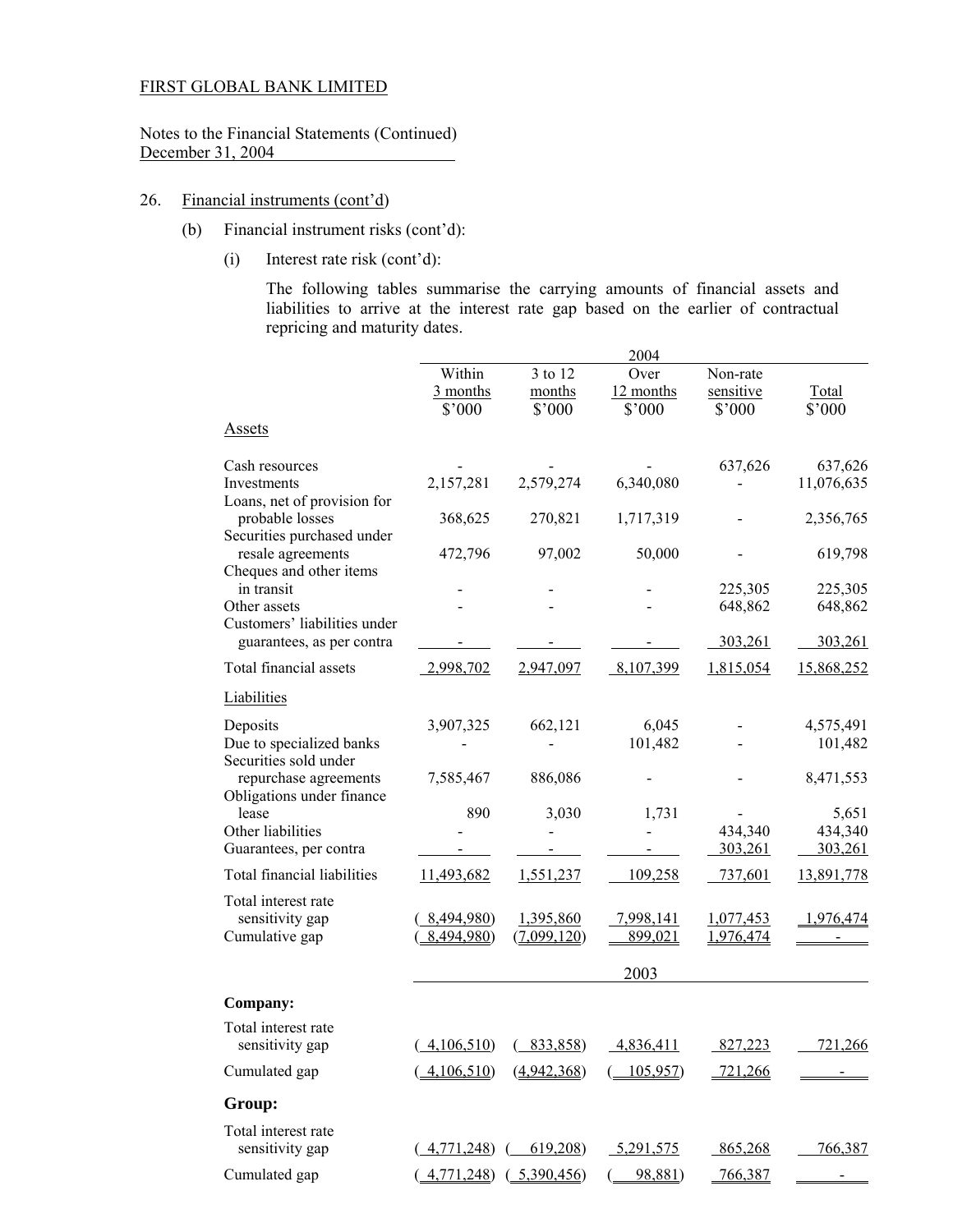Notes to the Financial Statements (Continued) December 31, 2004 

## 26. Financial instruments (cont'd)

- (b) Financial instrument risks (cont'd):
	- (i) Interest rate risk (cont'd):

Average effective yields by the earlier of contractual repricing and maturity dates:

|                                                              | 2004                         |                               |                             |              |
|--------------------------------------------------------------|------------------------------|-------------------------------|-----------------------------|--------------|
|                                                              | Within<br>3 months<br>$(\%)$ | $3$ to<br>12 months<br>$(\%)$ | Over<br>12 months<br>$(\%)$ | Total<br>(%) |
| Investments                                                  | 16.98                        | 14.06                         | 13.06                       | 14.05        |
| Loans, net of provision for<br>probable losses               | 28.96                        | 15.07                         | 15.10                       | 18.12        |
| Securities purchased under resale<br>agreements              | 6.52                         | 6.41                          | 22.13                       | 7.76         |
| Deposits                                                     | 5.29                         | 8.42                          | 13.80                       | 5.76         |
| Due to specialised banks<br>Securities sold under repurchase |                              | $\blacksquare$                | 10.00                       | 10.00        |
| agreements                                                   | 14.46                        | 15.81                         |                             | 14.61        |
| Obligations under finance leases                             | 23.92                        | 15.39                         |                             | <u>19.39</u> |

### **Company:**

|                                                 |              | 2003      |              |              |
|-------------------------------------------------|--------------|-----------|--------------|--------------|
|                                                 | Within       | $3$ to    | Over         |              |
|                                                 | 3 months     | 12 months | 12 months    | <b>Total</b> |
|                                                 | $(\%)$       | $(\%)$    | $(\%)$       | $(\% )$      |
| Investments                                     | 19.51        | 23.77     | 13.50        | 16.52        |
| Loans, net of provision for<br>probable losses  | 22.37        | 21.80     | 22.84        | 22.54        |
| Securities purchased under resale<br>agreements | 23.97        |           |              | 23.97        |
| Deposits                                        | 5.59         | 8.91      |              | 5.76         |
| Securities sold under repurchase<br>agreements  | 12.07        | 22.21     |              | 13.52        |
| Due to specialized banks                        |              |           | 10.00        | 10.00        |
| Obligations under finance leases                | <u>23.85</u> | 23.22     | <u>22.60</u> | <u>22.90</u> |

|                                   | 2003     |           |              |              |
|-----------------------------------|----------|-----------|--------------|--------------|
| Group:                            | Within   | $3$ to    | Over         |              |
|                                   | 3 months | 12 months | $12$ months  | <b>Total</b> |
|                                   | $(\%)$   | $(\%)$    | $(\%)$       | $(\%)$       |
| Investments                       | 24.00    | 21.43     | 15.46        | 18.32        |
| Loans, net of provision for       |          |           |              |              |
| probable losses                   | 22.37    | 21.80     | 22.84        | 22.54        |
| Securities purchased under resale |          |           |              |              |
| agreements                        | 21.12    |           | ۰            | 21.12        |
| Deposits                          | 5.59     | 8.91      |              | 5.76         |
| Securities sold under repurchase  |          |           |              |              |
| agreements                        | 13.28    | 21.71     |              | 14.94        |
| Due to specialized banks          |          |           | 10.00        | 10.00        |
| Obligations under finance leases  | 23.85    | 23.22     | <u>22.60</u> | 22.90        |
|                                   |          |           |              |              |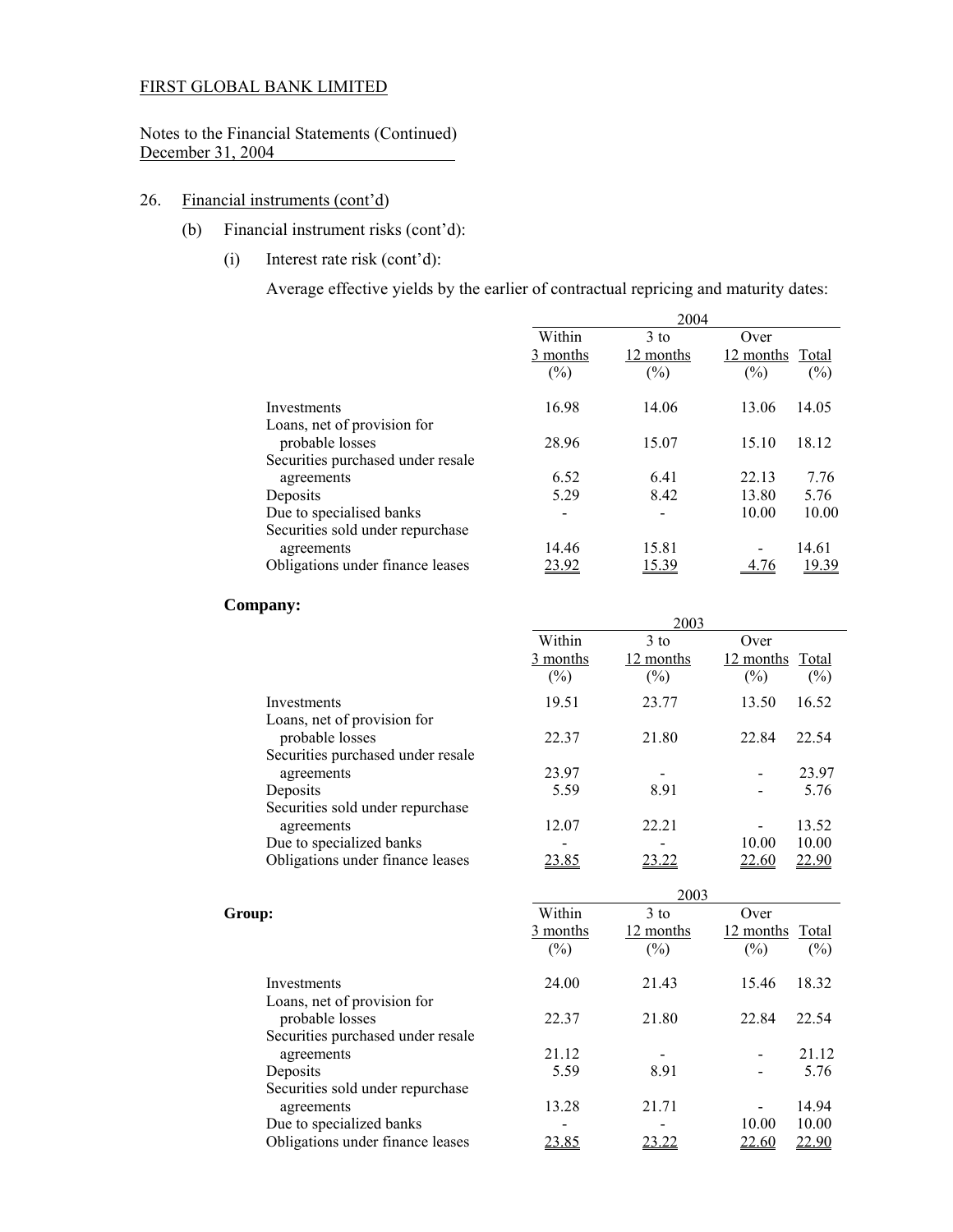Notes to the Financial Statements (Continued) December 31, 2004

#### 26. Financial instruments (cont'd)

- (b) Financial instrument risks (cont'd):
	- (ii) Market risk:

Market risk is the risk that the value of a financial instrument will fluctuate as a result of changes in market prices whether those changes are caused by factors specific to the individual security or its issuer or factors affecting all securities traded in the market. The company manages this risk by applying the relevant hedging techniques and maintaining the appropriate gapping strategy. Management has also established limits for specific financial instruments with regard to liquidity and tenure. The investment portfolio presently consists mainly of Government of Jamaica instruments denominated in both US and Jamaican dollars, which are all tradable. The loans are adequately secured. At the balance sheet date, financial instruments subject to this risk amounted to \$11,691,413,000 (2003: \$6,710,686,000).

(iii) Foreign currency risk:

 Foreign currency risk is the risk that the value of a financial instrument will fluctuate due to changes in foreign exchange rates.

The company incurs foreign currency risk on transactions that are denominated in a currency other than the Jamaican dollar, mainly the US dollar. The company is exposed to significant foreign currency risk. Management ensures that the net exposure is kept to an acceptable level by monitoring, on a daily basis, all currency positions and ensuring adherence to predetermined limits. The company further manages this risk by maximising foreign currency earnings and holding foreign currency balances.

At the balance sheet date, the company (2003: company and group) has net foreign currency assets/(liabilities) as follows:

|                       | 2004  | 2003                     |
|-----------------------|-------|--------------------------|
|                       | 000   | '000                     |
| Currency              |       |                          |
| United States dollars | 5,814 | 911                      |
| Canadian dollars      | 416   | 6)                       |
| Pounds sterling       | 445   | 46)                      |
| Euro                  | 444   | $\overline{\phantom{a}}$ |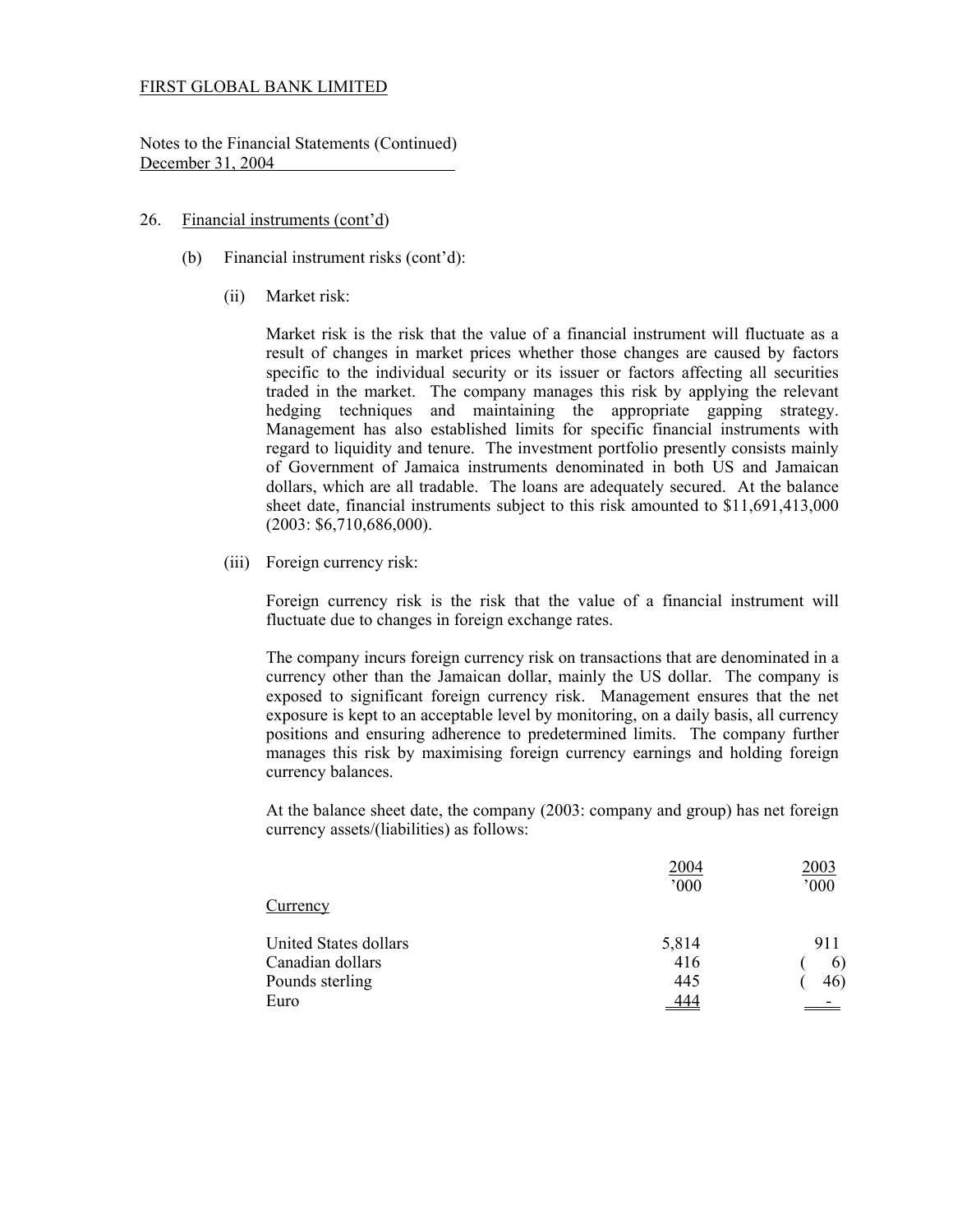Notes to the Financial Statements (Continued) December 31, 2004

- 26. Financial instruments (cont'd)
	- (b) Financial instrument risks (cont'd):
		- (iv) Credit risk:

 Credit risk is the risk that one party to a financial instrument will fail to discharge an obligation resulting in loss to the other party.

 The company has significant concentrations of credit risk in investments, loans and securities purchased under resale agreement. The company manages this risk by screening its customers, establishing credit limits, obtaining collateral for loans and reverse repos, and the rigorous follow-up of receivables; ensuring investments and securities purchased under resale agreements are low-risk or, are held with sound financial institutions or related companies. At the balance sheet date, there were no other significant concentrations of credit risk and the maximum exposure to credit risk is represented by the carrying balance of each financial asset.

The following table summarises the credit exposure to individuals and businesses by sector:

|                               |             | 2004          |           |
|-------------------------------|-------------|---------------|-----------|
|                               |             | Guarantees    |           |
|                               | and letters |               |           |
|                               | Loans       | of credit     | Total     |
|                               | \$'000      | \$'000        | \$'000    |
| Public sector                 | 1,100,134   |               | 1,100,134 |
| Professional & other services | 847,787     | 238,767       | 1,086,554 |
| Individuals                   | 300,043     | 31,368        | 331,411   |
| Agriculture                   | 9,669       |               | 9,669     |
| Manufacturing                 | 49,886      |               | 49,886    |
| Transportation                | 17,317      | 23,126        | 40,443    |
| Distribution                  | 23,936      |               | 23,936    |
| Tourism                       | 7,993       | 10,000        | 17,993    |
|                               | 2,356,765   | 303,261       | 2,660,026 |
|                               |             | 2003          |           |
|                               |             | Guarantees    |           |
|                               |             | and letters   |           |
|                               | Loans       | of credit     | Total     |
|                               | \$'000      | \$'000        | \$'000    |
| Professional & other services | 414,040     | 36,888        | 450,928   |
| Individuals                   | 222,003     | 4,894         | 226,897   |
| Manufacturing                 | 36,185      |               | 36,185    |
| Transportation                | 30,592      | 32,450        | 63,042    |
| Distribution                  | 1,048       |               | 1,048     |
| Tourism                       | 52          |               | <u>52</u> |
|                               | 703,920     | <u>74,232</u> | 778,152   |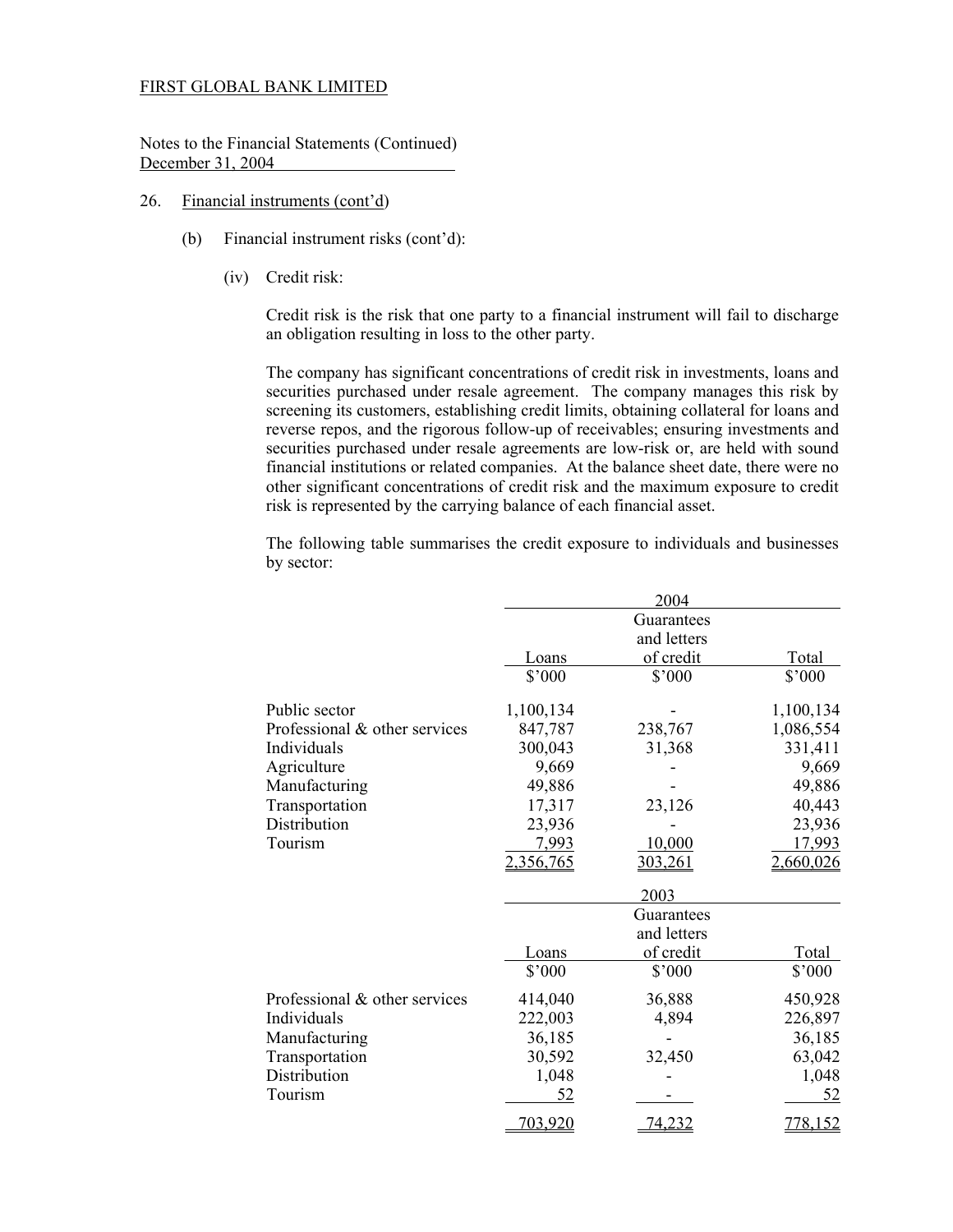Notes to the Financial Statements (Continued) December 31, 2004

### 26. Financial instruments (cont'd)

- (b) Financial instrument risks (cont'd):
	- (v) Liquidity risk:

Liquidity risk, also referred to as funding risk, is the risk that the company will encounter difficulty in raising funds to meet commitments associated with financial instruments. Liquidity risk may result from an inability to sell a financial asset quickly at, or close to, its fair value. Prudent liquidity risk management implies maintaining sufficient cash and marketable securities, and the availability of funding through an adequate amount of committed credit facilities. Due to the nature of the underlying business, the management of the company aims at maintaining flexibility in funding by having adequate credit facilities and marketable financial instruments. The company has in place the appropriate limits with regard to liquid instruments and total assets and continues to apply the appropriate gapping strategy to ensure there is adequate cash resources to meet maturing and call instruments.

(vi) Cash flow risk:

Cash flow risk is the risk that future cash flows associated with a monetary financial instrument will fluctuate in amount.

The company manages this risk by ensuring, as far as possible, that cash flows from financial assets and liabilities are matched to mitigate any significant adverse cash flows.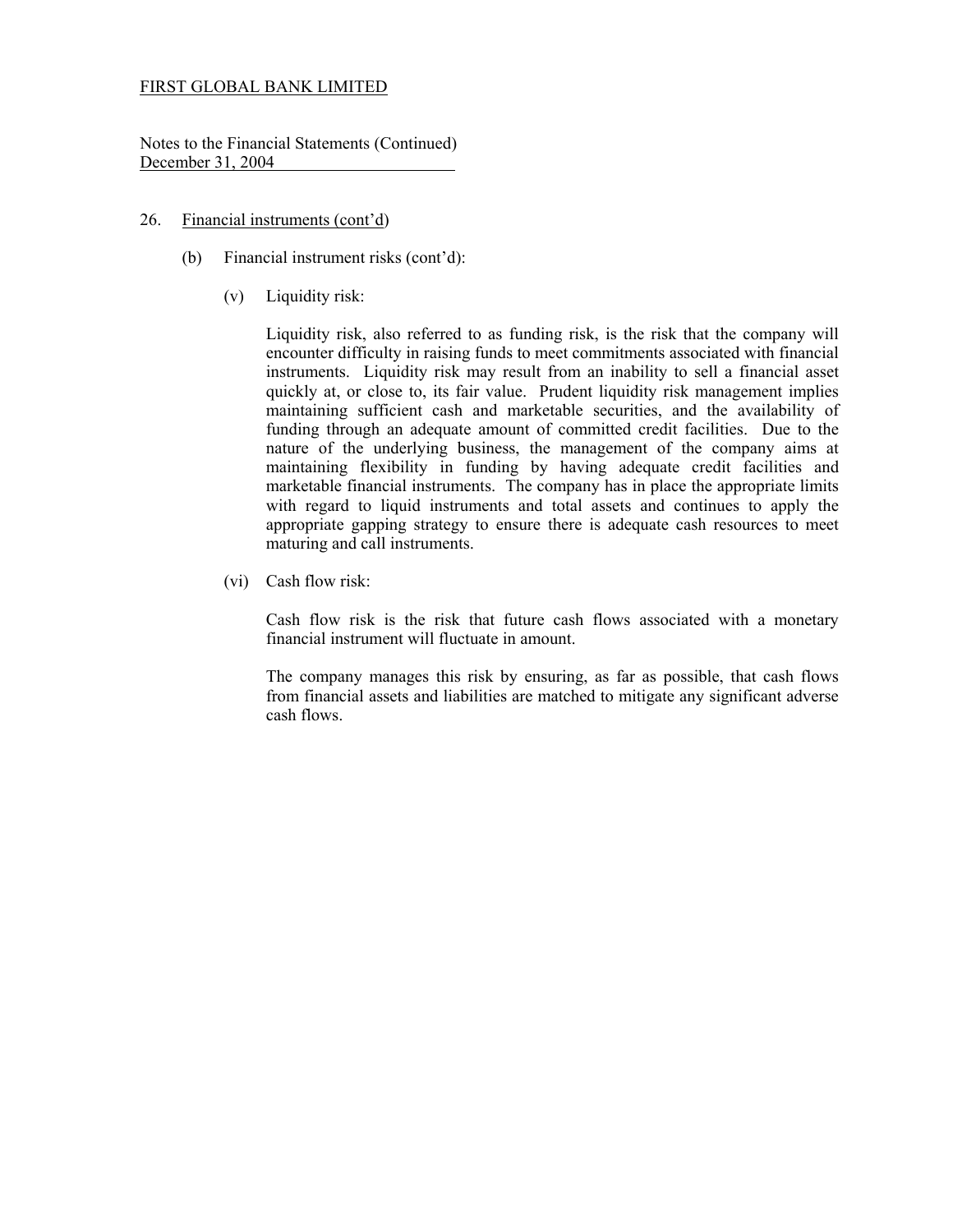Notes to the Financial Statements (Continued) December 31, 2004

### 27. Business combination

The book values of assets, liabilities and reserves, which approximate fair values under IFRS, of George & Branday Limited (G&B) at the date of the business combination were as follows:

|                                                                             | G&B               |
|-----------------------------------------------------------------------------|-------------------|
|                                                                             | \$'000            |
| <b>ASSETS</b>                                                               |                   |
| Cash resources                                                              | 149,729           |
| Investments                                                                 | 5,012,685         |
| Loans, net of provision for probable losses                                 | 387,111           |
| Securities purchased under resale agreements                                | 771,703           |
| Other assets                                                                | 150,816           |
| <b>Taxation recoverable</b>                                                 | 53,817            |
| Customers' liability under guarantees, as per contra<br>Deferred tax assets | 209,466<br>25,065 |
| Employee benefit asset                                                      | 24,011            |
| Property, plant and equipment                                               | 8,861             |
|                                                                             |                   |
|                                                                             | 6,793,264         |
|                                                                             |                   |
| LIABILITIES AND SHAREHOLDERS' EQUITY                                        |                   |
| <b>LIABILITIES</b>                                                          |                   |
| Deposits                                                                    | 1,837,793         |
| Due to specialised banks                                                    | 63,629            |
| Securities sold under repurchase agreements                                 | 3,890,028         |
| Other liabilities                                                           | 283,527           |
| Employee benefit obligation                                                 | 12,485            |
| <b>Bank Overdraft</b>                                                       | 2,452             |
| Guarantees, per contra                                                      | 209,466           |
|                                                                             | 6,299,380         |
| <b>SHAREHOLDERS' EQUITY</b>                                                 |                   |
| Share capital                                                               | 235,385           |
| Reserve fund                                                                | 182,807           |
| Fair value reserve                                                          | 70,127<br>€       |
| Retained earnings reserve                                                   | 145,819           |
|                                                                             | 493,884           |
|                                                                             | 6,793,264         |